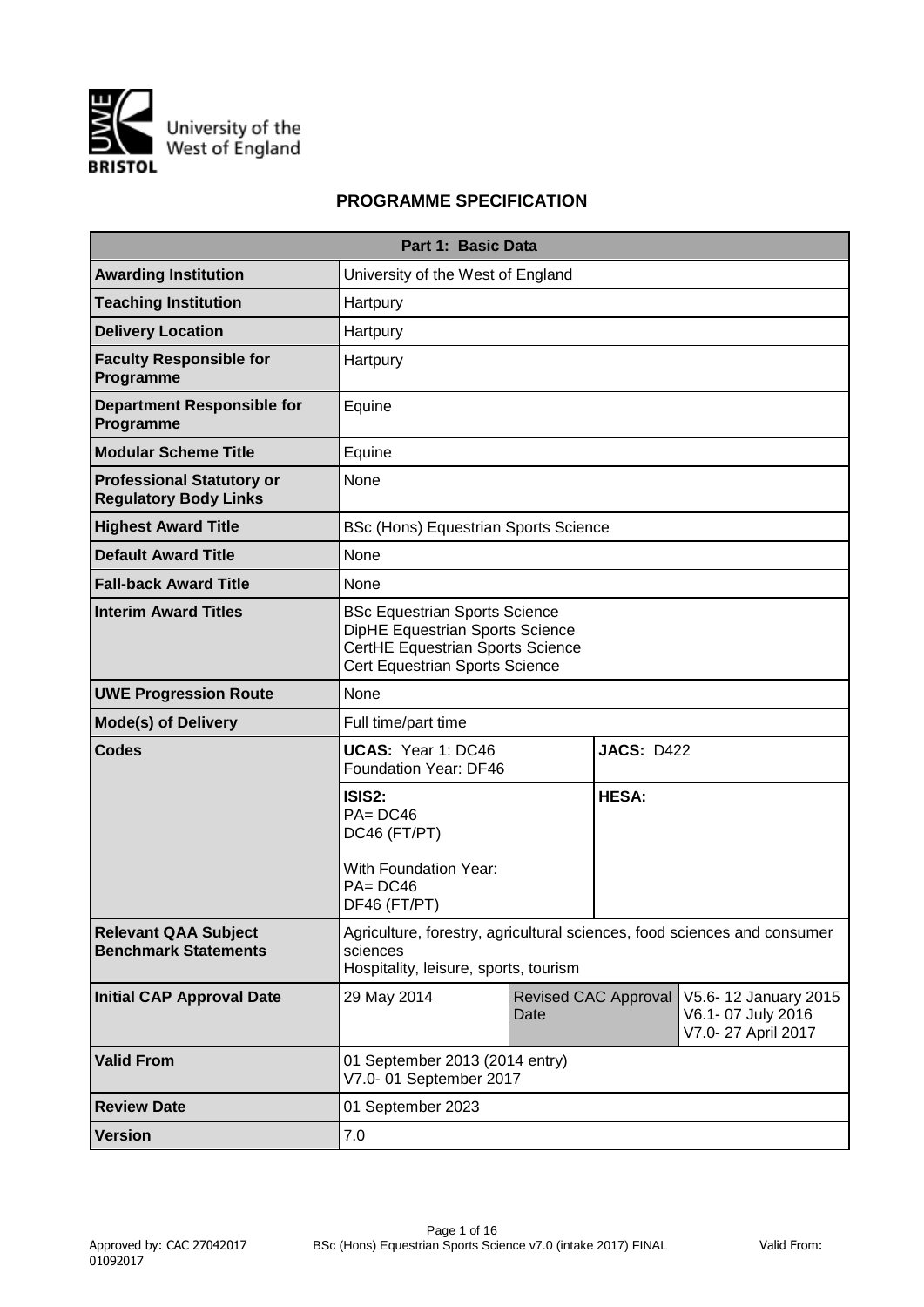# **Part 2: Educational Aims of the Programme**

The Equestrian Sports Science programme is a three year full time degree which offers students a unique opportunity to investigate both the human and equine athlete, and enhance their career prospects, fully supported by reputable staff and facilities. This programme will deliver focused and specialist study concentrating on both the horses and the riders performance.

# **General aims:**

The programme will enable students to:

- 1 Develop a knowledge and understanding of equestrian and interdisciplinary sport and exercise concepts theories and approaches.
- 2 Develop an understanding of the scientific principles that govern biological, physical, sociological stressors in an equestrian sports context.
- 3 Provide an applied science programme of study in the field of equine science and sports science underpinned by staff research, consultancy and scholarship.
- 4 Provide an opportunity for undergraduate students to develop and realise their potential.
- 5 Enable students to develop their capacity for critical analytical thought.
- 6 Enable students to develop transferable skills.
- 7 Prepare students for employment and/or further research.
- 8 Provide a highly scientific programme that conforms to University requirements on quality assurance, management and enhancement.

# **Specific aims:**

The specific aims of the programme are to:

- 1 Enable students to develop in depth subject specific knowledge to understand the multidisciplinary area of sports science and apply these principles to equestrian sports.
- 2 Enable students to become involved in new and developing areas of research relating to sports performance and the equestrian athlete.
- 3 Familiarise students with the physical resources and techniques necessary for appraisal and interaction of equine and human athletic performance.
- 4 Demonstrate investigative skills necessary to undertake independent investigations in the area of equestrian sports sciences.

Programme requirements for the purpose of Higher Education Achievement Record (HEAR)

Graduates from the BSc (Hons) Equestrian Sports Science programme will have gained a thorough knowledge of multidisciplinary areas of sports science and will be able to apply this specifically in an equestrian context. From this programme, students will be able to not only apply their knowledge to the horse and rider, but also to wider sporting disciplines and will be able to progress to careers in both equestrian sports and general sporting sectors.

Students will have been required to pass core modules that contain information on human and equine anatomy and exercise physiology, nutrition, and research methods. Students will have also completed an independent scientific investigation. In addition to these core subject areas, equestrian sports science students will have undertaken modules that specifically investigate equestrian sport and the development of research on both the horse-rider and equine athletes which is unique to this programme. Optional modules include a variety of multidisciplinary subject areas such as equitation science, fitness and conditioning, human and equine therapy, and sports psychology.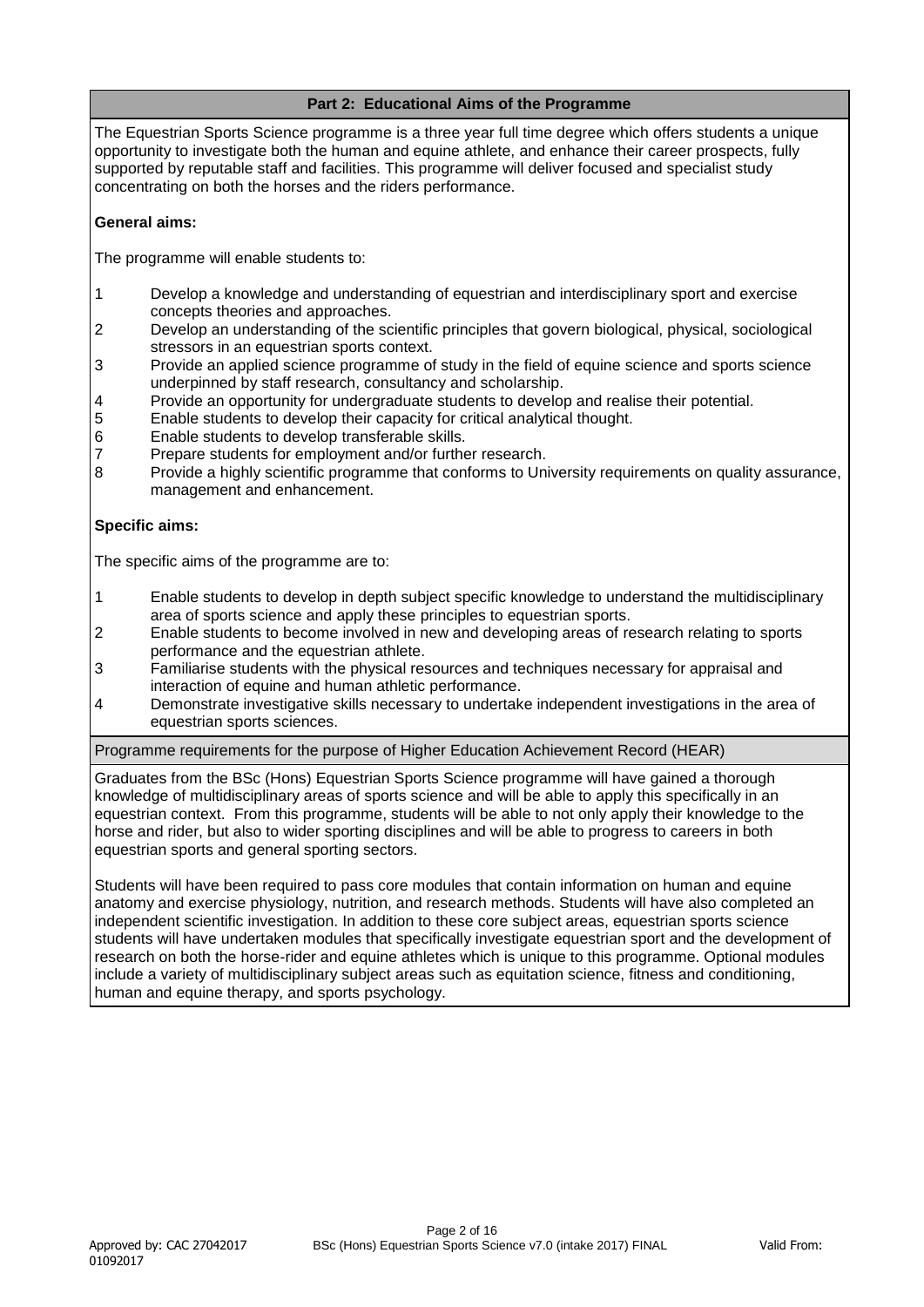|                                                                                                                                                                                                                                                                                                                                                                                                                                    |                           |                                                 |                                   |            |                                               |                         |                            |                             |                               |                     |                              |                     |                     |                        |                  |                                |                     |                  |                  | Part 3: Learning Outcomes of the Programme |                                      |                                              |                            |                                         |                                         |                                  |                                       |                      |                                 |                                   |                        |                                         |                                      |                                  |                                                                            |
|------------------------------------------------------------------------------------------------------------------------------------------------------------------------------------------------------------------------------------------------------------------------------------------------------------------------------------------------------------------------------------------------------------------------------------|---------------------------|-------------------------------------------------|-----------------------------------|------------|-----------------------------------------------|-------------------------|----------------------------|-----------------------------|-------------------------------|---------------------|------------------------------|---------------------|---------------------|------------------------|------------------|--------------------------------|---------------------|------------------|------------------|--------------------------------------------|--------------------------------------|----------------------------------------------|----------------------------|-----------------------------------------|-----------------------------------------|----------------------------------|---------------------------------------|----------------------|---------------------------------|-----------------------------------|------------------------|-----------------------------------------|--------------------------------------|----------------------------------|----------------------------------------------------------------------------|
| The award route provides opportunities for students to develop and demonstrate knowledge and understanding, qualities,<br>skills and other attributes in the following areas:                                                                                                                                                                                                                                                      |                           |                                                 |                                   |            |                                               |                         |                            |                             |                               |                     |                              |                     |                     |                        |                  |                                |                     |                  |                  |                                            |                                      |                                              |                            |                                         |                                         |                                  |                                       |                      |                                 |                                   |                        |                                         |                                      |                                  |                                                                            |
| <b>Learning Outcomes:</b>                                                                                                                                                                                                                                                                                                                                                                                                          | Equine Functional Anatomy | and Sport<br>Introduction to Functional Anatomy | Introduction to Equestrian Sports | Equitation | Introduction to Sport and Exercise Psychology | <b>Animal Nutrition</b> | Equine Exercise Physiology | Horse and Rider Performance | Undergraduate Research Proces | Advanced Equitation | Fitness Training and Testing | Exercise Physiology | The Injured Athlete | Soft Tissue Techniques | Equine Nutrition | Equine Diagnostics and Therapy | Equine Biomechanics | Sport Psychology | Sports Nutrition | International Academic Study Portfolio     | International Academic Study Project | nternational Academic Study Extended Proiect | Undergraduate Dissertation | Advances in Horse and Rider Performance | Contemporary Issues in Equestrian Sport | Equine Nutrition for Performance | Applied Sport and Exercise Physiology | Performance Analysis | Undergraduate Independent Study | Equine Therapy and Rehabilitation | Equine Sports Medicine | Sports Injury Assessment                | Injury Prevention and Rehabilitation |                                  | Sport Psychology in Action<br>Contemporary Practice in Sports Conditioning |
| A) Knowledge and understanding of:                                                                                                                                                                                                                                                                                                                                                                                                 |                           |                                                 |                                   |            |                                               |                         |                            |                             |                               |                     |                              |                     |                     |                        |                  |                                |                     |                  |                  |                                            |                                      |                                              |                            |                                         |                                         |                                  |                                       |                      |                                 |                                   |                        |                                         |                                      |                                  |                                                                            |
| $\mathbf{1}$<br>A working understanding, and<br>a critical awareness of<br>problems and/or new insights<br>in the arena of equestrian<br>sports science including issues<br>pertaining to professional<br>practice including core areas:<br>Human and Equine<br>Anatomy and Physiology<br>Human and Equine<br>$\bullet$<br><b>Exercise Physiology</b><br>Horse and Rider<br>Performance<br><b>Research Process</b><br>Dissertation |                           |                                                 |                                   |            |                                               |                         |                            |                             |                               |                     |                              |                     |                     |                        |                  |                                |                     |                  |                  |                                            |                                      |                                              |                            |                                         |                                         |                                  |                                       |                      |                                 |                                   |                        |                                         |                                      |                                  |                                                                            |
| $\overline{2}$<br>A comprehensive<br>understanding of techniques<br>applicable to research in the<br>area of equestrian sports<br>science leading to potential<br>publication or advanced<br>scholarship                                                                                                                                                                                                                           |                           |                                                 |                                   |            |                                               |                         |                            |                             | ┆√                            |                     |                              |                     |                     |                        |                  |                                |                     |                  |                  |                                            |                                      |                                              |                            |                                         |                                         |                                  |                                       |                      |                                 |                                   |                        |                                         | ┊√                                   | $\cdot$ $\sqrt{\phantom{a}}$ .   |                                                                            |
| 3<br>An innovative and individual<br>approach to the application of<br>knowledge gained during the<br>programme, together with a<br>practical understanding of how<br>established techniques of<br>research and enquiry are used<br>to create and interpret<br>knowledge between equine<br>science and sports science<br>disciplines.                                                                                              |                           |                                                 |                                   |            |                                               |                         |                            |                             |                               |                     |                              |                     |                     |                        |                  |                                |                     |                  |                  |                                            |                                      |                                              |                            |                                         |                                         |                                  |                                       |                      |                                 |                                   |                        |                                         | ાં √                                 | $\sqrt{}$                        |                                                                            |
| (B) Intellectual Skills                                                                                                                                                                                                                                                                                                                                                                                                            |                           |                                                 |                                   |            |                                               |                         |                            |                             |                               |                     |                              |                     |                     |                        |                  |                                |                     |                  |                  |                                            |                                      |                                              |                            |                                         |                                         |                                  |                                       |                      |                                 |                                   |                        |                                         |                                      |                                  |                                                                            |
| 1<br>Seek, identify, describe and<br>interpret appropriate<br>information relating to human<br>and equine sports science.<br>Critically appraise evidence in<br>2                                                                                                                                                                                                                                                                  | √ ∔                       |                                                 |                                   |            |                                               |                         |                            |                             | ┊√                            | $\sqrt{ }$          | ┊√                           | ़ं √                | ┊√                  | ┊√                     | ┊√               | ┊√                             | ┊√                  | ∃√               |                  |                                            |                                      |                                              |                            | ∄√                                      | ┊√                                      | ÷ν                               |                                       |                      | ┊√                              | $\frac{1}{2}$ $\sqrt{2}$          | ÷ν                     | ÷ν<br>$\mathbf{1} \vee \mathbf{1} \vee$ | ÷√                                   | $\sqrt{ \sqrt{2}}$<br>$\sqrt{ }$ |                                                                            |
| the underpinning of arguments.                                                                                                                                                                                                                                                                                                                                                                                                     |                           |                                                 |                                   |            |                                               |                         |                            |                             |                               |                     |                              |                     |                     |                        |                  |                                |                     |                  |                  |                                            |                                      |                                              |                            |                                         |                                         |                                  |                                       |                      |                                 |                                   |                        |                                         |                                      |                                  |                                                                            |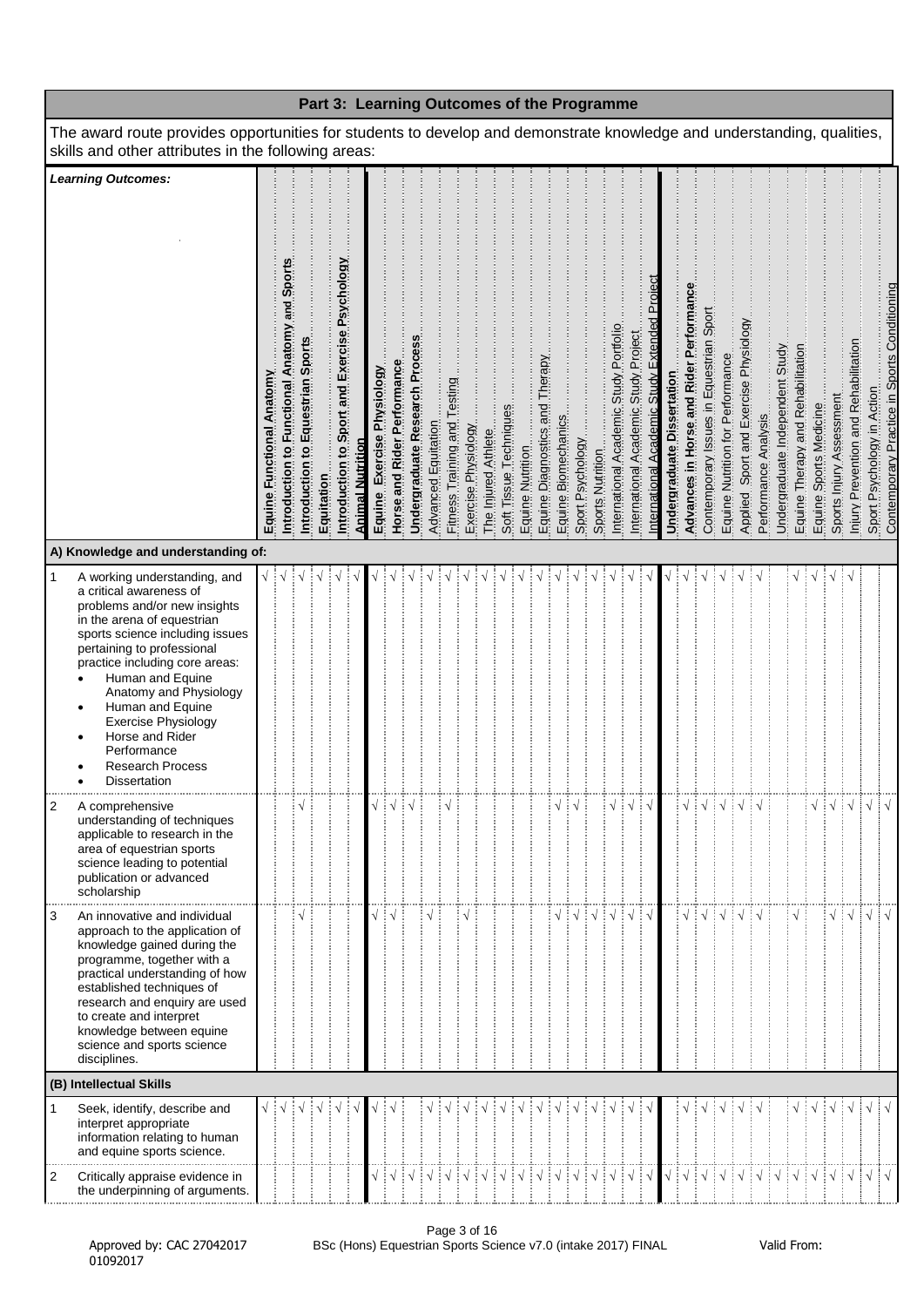|                | <b>Learning Outcomes:</b>                                                                                                                                                           |                           |                                                  |                                          |            |                                               |                  |                               |                                |                             |                     |                                |                     |                     |                        |                  |                                   |                     |                  |                  |                                            |                                            |                                                      |                                  |                                       |                                                         |                                  |                                        |                      |                                    |                                   |                        |                                        |                                      |                               |                                              |
|----------------|-------------------------------------------------------------------------------------------------------------------------------------------------------------------------------------|---------------------------|--------------------------------------------------|------------------------------------------|------------|-----------------------------------------------|------------------|-------------------------------|--------------------------------|-----------------------------|---------------------|--------------------------------|---------------------|---------------------|------------------------|------------------|-----------------------------------|---------------------|------------------|------------------|--------------------------------------------|--------------------------------------------|------------------------------------------------------|----------------------------------|---------------------------------------|---------------------------------------------------------|----------------------------------|----------------------------------------|----------------------|------------------------------------|-----------------------------------|------------------------|----------------------------------------|--------------------------------------|-------------------------------|----------------------------------------------|
|                |                                                                                                                                                                                     | Equine Functional Anatomy | and Sports<br>Introduction to Functional Anatomy | Equestrian Sports<br>إِي<br>Introduction | Equitation | Introduction to Sport and Exercise Psychology | Animal Nutrition | Exercise Physiology<br>Equine | and Rider Performance<br>Horse | Undergraduate Research Proc | Advanced Equitation | esting<br>Fitness Training and | Exercise Physiology | The Injured Athlete | Soft Tissue Techniques | Equine Nutrition | Therapy<br>Equine Diagnostics and | Equine Biomechanics | Sport Psychology | Sports Nutrition | Portfoli<br>Study<br>nternational Academic | Project<br>Study<br>International Academic | Projec<br>Extended<br>Academic Study<br>nternational | ssertation<br>ā<br>Undergraduate | Advances in Horse and Rider Performan | Contemporary Issues in Equestrian Sport                 | Equine Nutrition for Performance | Applied Sport and Exercise Physiology  | Performance Analysis | Undergraduate Independent Study    | Equine Therapy and Rehabilitation | Equine Sports Medicine | Sports Injury Assessment               | Injury Prevention and Rehabilitation | Psychology in Action<br>Sport | Contemporary Practice in Sports Conditioning |
| 3              | Apply sound and justified<br>theoretical knowledge to novel<br>situations.                                                                                                          |                           |                                                  |                                          |            |                                               |                  |                               |                                |                             |                     |                                |                     | $\sqrt{ }$          | $\sqrt{}$              |                  |                                   |                     |                  |                  |                                            |                                            |                                                      |                                  |                                       |                                                         |                                  |                                        |                      |                                    |                                   |                        | $\sqrt{}$                              | ं √                                  | $\sqrt{}$                     | $\sqrt{ }$                                   |
| 4              | Design, critique and analyse<br>information to test a scientific<br>hypothesis relating to the field<br>of equine sports science.                                                   |                           |                                                  |                                          |            |                                               |                  |                               |                                |                             |                     |                                |                     |                     |                        |                  |                                   |                     |                  |                  |                                            | $\sqrt{ }$                                 | ÷√                                                   |                                  |                                       |                                                         |                                  |                                        |                      |                                    |                                   |                        | √ i √                                  |                                      | $\sqrt{}$                     |                                              |
| 5              | Use statistical means to<br>support arguments and to<br>investigate theories relating to<br>equine sports science.                                                                  |                           |                                                  |                                          |            |                                               |                  |                               |                                |                             |                     |                                |                     |                     |                        |                  |                                   |                     |                  |                  |                                            |                                            |                                                      |                                  |                                       |                                                         |                                  |                                        |                      |                                    |                                   |                        |                                        | ┆√                                   | $\sqrt{}$                     | $\sqrt{ }$                                   |
| 6              | Demonstrate confidence in<br>analysing current situations,<br>identifying strengths and<br>weaknesses and developing an<br>alternative strategy.                                    |                           |                                                  |                                          |            |                                               |                  | $\sqrt{2}$                    |                                | ┆√                          | ं√                  | $\sqrt{ }$                     | ∄√                  | ‡√                  | ₩                      | ┊√               | ÷√                                | ∔ √                 | $\sqrt{ }$       | $\sqrt{ }$       | ो √                                        | ‡√                                         | ∄√                                                   | $\sqrt{2}$                       | $\frac{1}{2}$                         | ∃ √                                                     | $\sqrt{ }$                       |                                        |                      |                                    |                                   | $\sqrt{ }$             | $\sqrt{11}$                            |                                      | $\sqrt{}$                     | $\sqrt{ }$                                   |
| 7              | Debate and analyse key issues<br>within equestrian sports<br>science in relation to advances<br>on fundamental principles,<br>using evidence to support the<br>analysis.            |                           |                                                  |                                          |            |                                               |                  |                               | ٦                              |                             |                     |                                |                     |                     |                        |                  |                                   |                     |                  |                  | $\sqrt{}$                                  | ∶√                                         | ÷√                                                   |                                  | $\sqrt{}$                             |                                                         |                                  |                                        |                      |                                    |                                   |                        |                                        |                                      |                               |                                              |
|                | (C) Subject/Professional/Practical Skills                                                                                                                                           |                           |                                                  |                                          |            |                                               |                  |                               |                                |                             |                     |                                |                     |                     |                        |                  |                                   |                     |                  |                  |                                            |                                            |                                                      |                                  |                                       |                                                         |                                  |                                        |                      |                                    |                                   |                        |                                        |                                      |                               |                                              |
| $\mathbf{1}$   | Discuss the key principles<br>relating to human and equine<br>functional anatomy.                                                                                                   | $\sqrt{2}$                |                                                  | $\sqrt{}$                                | $\sqrt{ }$ |                                               |                  |                               |                                |                             |                     |                                |                     |                     |                        |                  |                                   |                     |                  |                  |                                            |                                            |                                                      |                                  |                                       |                                                         |                                  |                                        |                      |                                    |                                   |                        |                                        | ાં √                                 |                               |                                              |
| 2              | Demonstrate basic skills in<br>laboratory protocols and<br>procedures.                                                                                                              | $\sqrt{ }$                |                                                  |                                          |            |                                               |                  |                               |                                |                             |                     |                                |                     |                     |                        |                  |                                   |                     |                  | √∃√              |                                            | ∔√                                         |                                                      |                                  |                                       |                                                         |                                  |                                        |                      |                                    |                                   |                        | $\sqrt{\frac{1}{2}}\sqrt{\frac{1}{2}}$ |                                      |                               | $\sqrt{}$                                    |
| 3              | Show evidence of<br>understanding relating to the<br>key body functions and<br>systems that can be taken<br>forward to underpin specific<br>knowledge in further areas of<br>study. | $\sqrt{2}$                |                                                  |                                          |            |                                               |                  | √∃√                           |                                |                             |                     |                                |                     |                     |                        |                  |                                   |                     |                  | $\sqrt{2}$       |                                            | $\sqrt{ }$                                 | ∶√                                                   |                                  | $\sqrt{ }$                            | $\sqrt{ }$                                              |                                  |                                        |                      |                                    |                                   |                        | √ ∔√                                   |                                      |                               | $\sqrt{}$                                    |
| $\overline{4}$ | Develop a mind set that allows<br>the integration of general<br>exercise physiology principles<br>to the field of equestrian sports<br>science.                                     | $\sqrt{ }$                |                                                  |                                          |            |                                               |                  |                               |                                |                             | V                   |                                |                     |                     |                        |                  | $\sqrt{}$                         |                     |                  |                  | √                                          | ∶√                                         |                                                      |                                  | $\sqrt{}$                             |                                                         | $\sqrt{ }$                       |                                        |                      |                                    |                                   |                        | $\sqrt{2}$                             |                                      |                               | $\sqrt{}$                                    |
| 5              | Apply pre-existing knowledge<br>to the study of horse and rider<br>performance.                                                                                                     |                           |                                                  |                                          |            |                                               |                  |                               |                                |                             |                     |                                |                     |                     |                        |                  |                                   | ┊√                  | $\frac{1}{2}$    | ┊√┊√             |                                            | $\frac{1}{2}$                              | ┊√                                                   | $\sqrt{}$                        |                                       | $\frac{1}{2}$ $\sqrt{\frac{1}{2}}$ $\sqrt{\frac{1}{2}}$ |                                  | $\frac{1}{2}$ $\sqrt{2}$ $\frac{1}{2}$ |                      | $\frac{1}{2}$ $\sqrt{\frac{1}{2}}$ |                                   |                        |                                        |                                      | $\sqrt{}$                     |                                              |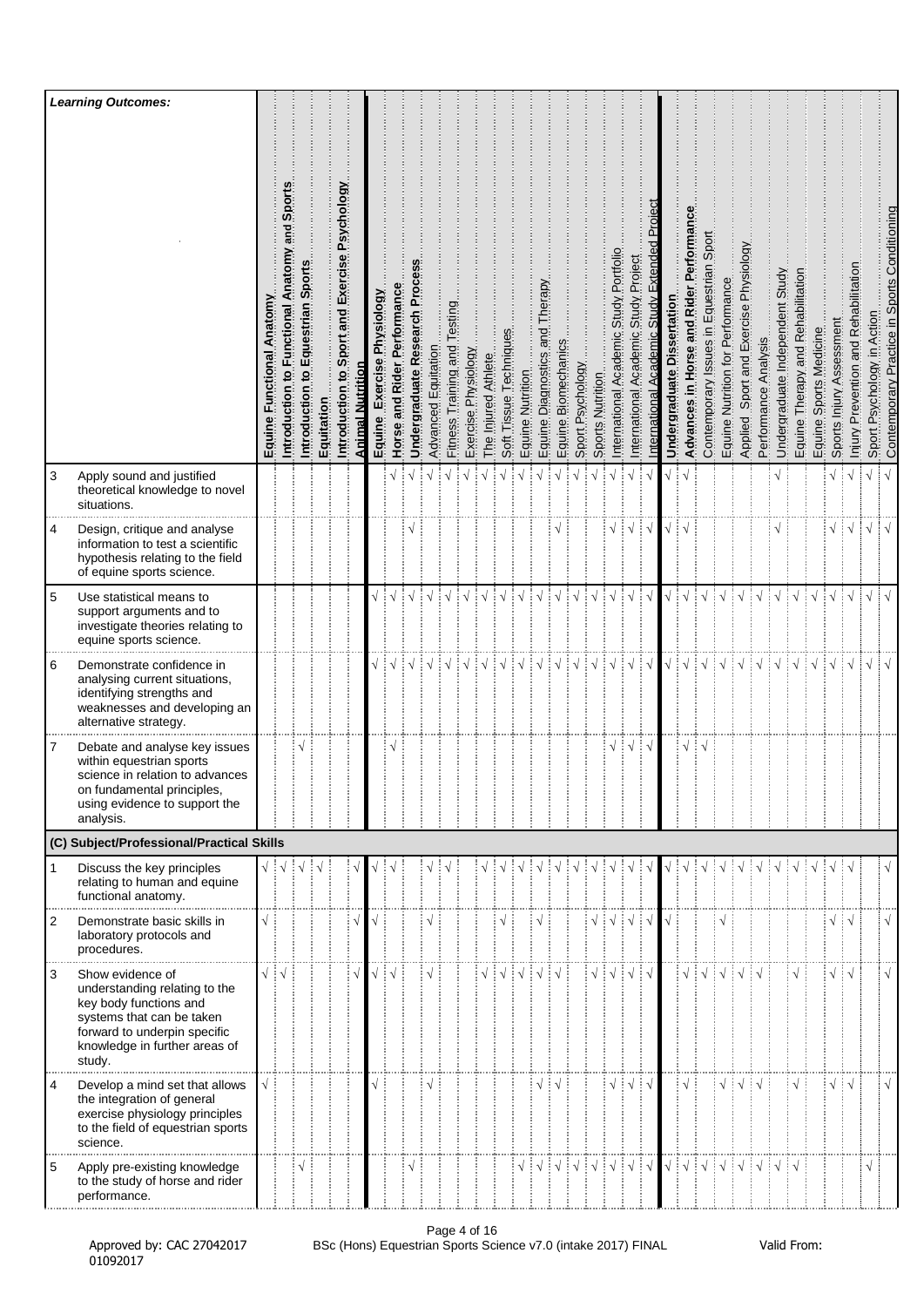|                | <b>Learning Outcomes:</b>                                                                                                                                                                   |                           |                                                                                                                                                                                                                                                                                                                                                                                                                                                                                       |                                        |                                                     |                                               |                  |                                      |                                   |                             |                     |                                |                     |                     |                        |                  |                                     |                         |                                                                                                                                                                                                                                                                                                                                                                                                                                         |                  |                                              |                                                |                                                       |                                  |                                       |                                         |                                  |                                          |                         |                                 |                                   |                                         |                                                                                                                                                                                                                                                                                                                                                                                                                                                                                                                                 |                                                     |                               |                                              |
|----------------|---------------------------------------------------------------------------------------------------------------------------------------------------------------------------------------------|---------------------------|---------------------------------------------------------------------------------------------------------------------------------------------------------------------------------------------------------------------------------------------------------------------------------------------------------------------------------------------------------------------------------------------------------------------------------------------------------------------------------------|----------------------------------------|-----------------------------------------------------|-----------------------------------------------|------------------|--------------------------------------|-----------------------------------|-----------------------------|---------------------|--------------------------------|---------------------|---------------------|------------------------|------------------|-------------------------------------|-------------------------|-----------------------------------------------------------------------------------------------------------------------------------------------------------------------------------------------------------------------------------------------------------------------------------------------------------------------------------------------------------------------------------------------------------------------------------------|------------------|----------------------------------------------|------------------------------------------------|-------------------------------------------------------|----------------------------------|---------------------------------------|-----------------------------------------|----------------------------------|------------------------------------------|-------------------------|---------------------------------|-----------------------------------|-----------------------------------------|---------------------------------------------------------------------------------------------------------------------------------------------------------------------------------------------------------------------------------------------------------------------------------------------------------------------------------------------------------------------------------------------------------------------------------------------------------------------------------------------------------------------------------|-----------------------------------------------------|-------------------------------|----------------------------------------------|
|                |                                                                                                                                                                                             | Equine Functional Anatomy | and Sport<br>Introduction to Functional Anatom                                                                                                                                                                                                                                                                                                                                                                                                                                        | Equestrian Sports<br>ڣ<br>Introduction | Equitation                                          | Introduction to Sport and Exercise Psychology | Animal Nutrition | Exercise Physiology<br><b>Equine</b> | Performance<br>Rider<br>Horse and | Undergraduate Research Proc | Advanced Equitation | esting<br>Fitness Training and | Exercise Physiology | The Injured Athlete | Soft Tissue Techniques | Equine Nutrition | herapy<br>pue<br>Equine Diagnostics | Biomechanics<br>Equine. | Sport Psychology                                                                                                                                                                                                                                                                                                                                                                                                                        | Sports Nutrition | Portfolio<br>Study<br>International Academic | Project<br>Study.<br>Academic<br>International | Proj<br>Extended<br>Study<br>Academic<br>nternational | ssertation<br>ä<br>Undergraduate | Advances in Horse and Rider Performan | Contemporary Issues in Equestrian Sport | Equine Nutrition for Performance | Sport and Exercise Physiology<br>Applied | Analysis<br>Performance | Undergraduate Independent Study | Equine Therapy and Rehabilitation | Sports Medicine<br>Equine <sup>\$</sup> | Assessment<br>Sports Injury                                                                                                                                                                                                                                                                                                                                                                                                                                                                                                     | tation<br>Prevention and Rehabilit<br><u>kiniui</u> | Psychology in Action<br>Sport | Contemporary Practice in Sports Conditioning |
| $\,6\,$        | Demonstrate subject specific<br>skills through the application of<br>appropriate statistical,<br>analytical and evaluating<br>techniques to data in order to<br>draw justified conclusions. | √ ∶                       |                                                                                                                                                                                                                                                                                                                                                                                                                                                                                       |                                        |                                                     | $\sqrt{ }$                                    |                  |                                      |                                   |                             |                     |                                |                     |                     |                        |                  |                                     |                         |                                                                                                                                                                                                                                                                                                                                                                                                                                         |                  |                                              |                                                |                                                       |                                  |                                       |                                         |                                  |                                          |                         |                                 |                                   |                                         |                                                                                                                                                                                                                                                                                                                                                                                                                                                                                                                                 |                                                     | $\sqrt{}$                     |                                              |
| 7              | Exhibit knowledge of<br>physiology and nutrition relative<br>to human and equine<br>performance ability.                                                                                    |                           |                                                                                                                                                                                                                                                                                                                                                                                                                                                                                       |                                        |                                                     |                                               |                  |                                      |                                   |                             |                     | √                              |                     |                     |                        |                  |                                     |                         |                                                                                                                                                                                                                                                                                                                                                                                                                                         |                  | ٦                                            | $\sqrt{ }$                                     |                                                       |                                  |                                       |                                         | $\sqrt{}$                        |                                          |                         |                                 |                                   | $\sqrt{}$                               | ∔√ ∔√                                                                                                                                                                                                                                                                                                                                                                                                                                                                                                                           |                                                     |                               | $\sqrt{}$                                    |
| 8              | Make judgments on the<br>analysis of the horse and rider<br>in order to monitor and<br>enhance performance within a<br>given role.                                                          |                           |                                                                                                                                                                                                                                                                                                                                                                                                                                                                                       |                                        |                                                     |                                               |                  |                                      |                                   |                             |                     |                                |                     |                     |                        |                  |                                     |                         |                                                                                                                                                                                                                                                                                                                                                                                                                                         |                  |                                              |                                                |                                                       |                                  |                                       |                                         |                                  |                                          |                         |                                 |                                   |                                         |                                                                                                                                                                                                                                                                                                                                                                                                                                                                                                                                 |                                                     | $\sqrt{}$                     |                                              |
| 9              | Principles of human sports<br>massage.                                                                                                                                                      |                           |                                                                                                                                                                                                                                                                                                                                                                                                                                                                                       |                                        |                                                     |                                               |                  |                                      |                                   |                             |                     |                                |                     |                     | $\sqrt{}$              |                  |                                     |                         |                                                                                                                                                                                                                                                                                                                                                                                                                                         |                  | $\sqrt{}$                                    | ┆√                                             | ÷√                                                    |                                  |                                       |                                         |                                  |                                          |                         |                                 |                                   |                                         |                                                                                                                                                                                                                                                                                                                                                                                                                                                                                                                                 | $\sqrt{}$                                           |                               |                                              |
|                | (D) Transferable skills and other attributes                                                                                                                                                |                           |                                                                                                                                                                                                                                                                                                                                                                                                                                                                                       |                                        |                                                     |                                               |                  |                                      |                                   |                             |                     |                                |                     |                     |                        |                  |                                     |                         |                                                                                                                                                                                                                                                                                                                                                                                                                                         |                  |                                              |                                                |                                                       |                                  |                                       |                                         |                                  |                                          |                         |                                 |                                   |                                         |                                                                                                                                                                                                                                                                                                                                                                                                                                                                                                                                 |                                                     |                               |                                              |
|                | Communicate effectively with a<br>wide range of individuals using<br>a variety of means.                                                                                                    |                           |                                                                                                                                                                                                                                                                                                                                                                                                                                                                                       |                                        | $\downarrow$ $\downarrow$ $\downarrow$ $\downarrow$ |                                               |                  | $\sqrt{ }$                           |                                   |                             |                     |                                | $\frac{1}{2}$       |                     | $\frac{1}{2}$          | $\frac{1}{2}$    |                                     | $\frac{1}{2}$           | $\frac{1}{2}$                                                                                                                                                                                                                                                                                                                                                                                                                           | $\frac{1}{2}$    | $\frac{1}{2}$                                |                                                |                                                       |                                  |                                       |                                         |                                  | $\frac{1}{2}$                            |                         | $\frac{1}{2}$                   | $\frac{1}{2}$                     | $\frac{1}{2}$                           | $\frac{1}{2}$                                                                                                                                                                                                                                                                                                                                                                                                                                                                                                                   |                                                     |                               |                                              |
| $\overline{2}$ | Evaluate his/her own<br>academic, vocational and<br>professional performance.                                                                                                               |                           | $\sqrt{2}$ $\sqrt{2}$ $\sqrt{2}$ $\sqrt{2}$ $\sqrt{2}$ $\sqrt{2}$ $\sqrt{2}$ $\sqrt{2}$ $\sqrt{2}$ $\sqrt{2}$ $\sqrt{2}$                                                                                                                                                                                                                                                                                                                                                              |                                        |                                                     |                                               |                  |                                      |                                   |                             |                     |                                |                     |                     |                        |                  |                                     |                         |                                                                                                                                                                                                                                                                                                                                                                                                                                         |                  |                                              |                                                |                                                       |                                  |                                       |                                         |                                  |                                          |                         |                                 |                                   |                                         |                                                                                                                                                                                                                                                                                                                                                                                                                                                                                                                                 |                                                     | $\sqrt{ \sqrt{2}}$            |                                              |
| 3              | Utilise problem-solving skills in<br>a variety of theoretical and<br>practical situations.                                                                                                  |                           | $\begin{array}{c} \sqrt{\frac{1}{2}} \sqrt{\frac{1}{2}} \sqrt{\frac{1}{2}} \sqrt{\frac{1}{2}} \sqrt{\frac{1}{2}} \sqrt{\frac{1}{2}} \sqrt{\frac{1}{2}} \sqrt{\frac{1}{2}} \sqrt{\frac{1}{2}} \sqrt{\frac{1}{2}} \sqrt{\frac{1}{2}} \sqrt{\frac{1}{2}} \sqrt{\frac{1}{2}} \sqrt{\frac{1}{2}} \sqrt{\frac{1}{2}} \sqrt{\frac{1}{2}} \sqrt{\frac{1}{2}} \sqrt{\frac{1}{2}} \sqrt{\frac{1}{2}} \sqrt{\frac{1}{2}} \sqrt{\frac{1}{2}} \sqrt{\frac{1}{2}} \sqrt{\frac{1}{2}} \sqrt{\frac{1$ |                                        |                                                     |                                               |                  |                                      |                                   |                             |                     |                                |                     |                     |                        |                  |                                     |                         |                                                                                                                                                                                                                                                                                                                                                                                                                                         |                  |                                              |                                                |                                                       |                                  |                                       |                                         |                                  |                                          |                         |                                 |                                   |                                         | $\begin{array}{c} \begin{array}{c} \sqrt{3} \end{array} \end{array} \begin{array}{c} \begin{array}{c} \sqrt{3} \end{array} \end{array} \begin{array}{c} \begin{array}{c} \sqrt{3} \end{array} \end{array} \begin{array}{c} \begin{array}{c} \sqrt{3} \end{array} \end{array} \begin{array}{c} \begin{array}{c} \sqrt{3} \end{array} \end{array} \begin{array}{c} \begin{array}{c} \sqrt{3} \end{array} \end{array} \begin{array}{c} \begin{array}{c} \sqrt{3} \end{array} \end{array} \begin{array}{c} \begin{array}{c} \sqrt{$ |                                                     | $\sqrt{ \sqrt{25}}$           |                                              |
| $\overline{4}$ | Manage change effectively and<br>respond to changing demands.                                                                                                                               |                           | $\begin{array}{c} \sqrt{\phantom{a}} : \sqrt{\phantom{a}} : \sqrt{\phantom{a}} : \sqrt{\phantom{a}} : \sqrt{\phantom{a}} : \sqrt{\phantom{a}} \end{array}$                                                                                                                                                                                                                                                                                                                            |                                        |                                                     |                                               |                  |                                      |                                   |                             |                     |                                |                     |                     |                        |                  |                                     |                         |                                                                                                                                                                                                                                                                                                                                                                                                                                         |                  |                                              |                                                |                                                       |                                  |                                       |                                         |                                  |                                          |                         |                                 |                                   |                                         | $\begin{array}{c} \begin{array}{c} \mathbf{1} \end{array} & \begin{array}{c} \mathbf{1} \end{array} & \begin{array}{c} \mathbf{1} \end{array} & \begin{array}{c} \mathbf{1} \end{array} & \begin{array}{c} \mathbf{1} \end{array} & \begin{array}{c} \mathbf{1} \end{array} & \begin{array}{c} \mathbf{1} \end{array} & \begin{array}{c} \mathbf{1} \end{array} & \begin{array}{c} \mathbf{1} \end{array} & \begin{array}{c} \mathbf{1} \end{array} & \begin{array}{c} \mathbf{1} \end{array} & \begin{array$                   |                                                     | $\sqrt{ \sqrt{2}}$            |                                              |
| 5              | Take responsibility for<br>independent personal and<br>professional learning and<br>development (Personal<br>Development Planning).                                                         |                           | $\sqrt{\frac{1}{2}}\sqrt{\frac{1}{2}}\sqrt{\frac{1}{2}}\sqrt{\frac{1}{2}}\sqrt{\frac{1}{2}}\sqrt{\frac{1}{2}}$                                                                                                                                                                                                                                                                                                                                                                        |                                        |                                                     |                                               |                  |                                      |                                   |                             |                     |                                |                     |                     |                        |                  |                                     |                         |                                                                                                                                                                                                                                                                                                                                                                                                                                         |                  |                                              |                                                |                                                       |                                  |                                       |                                         |                                  |                                          |                         |                                 |                                   |                                         |                                                                                                                                                                                                                                                                                                                                                                                                                                                                                                                                 |                                                     | $\sqrt{ \sqrt{2}}$            |                                              |
| 6              | Manage time, prioritise<br>workloads and recognise and<br>manage personal emotions and<br>stress.                                                                                           | $\sqrt{ }$                |                                                                                                                                                                                                                                                                                                                                                                                                                                                                                       | $\sqrt{ \sqrt{2}}$                     | $\sqrt{ }$                                          | $\sqrt{ }$                                    | $\sqrt{ }$       |                                      |                                   |                             |                     |                                |                     |                     |                        |                  |                                     |                         | $\begin{array}{c} \begin{array}{c} \sqrt{3} & \sqrt{3} & \sqrt{3} & \sqrt{3} \\ \sqrt{3} & \sqrt{3} & \sqrt{3} & \sqrt{3} \\ \sqrt{3} & \sqrt{3} & \sqrt{3} & \sqrt{3} \\ \sqrt{3} & \sqrt{3} & \sqrt{3} & \sqrt{3} \\ \sqrt{3} & \sqrt{3} & \sqrt{3} & \sqrt{3} \\ \sqrt{3} & \sqrt{3} & \sqrt{3} & \sqrt{3} \\ \sqrt{3} & \sqrt{3} & \sqrt{3} & \sqrt{3} \\ \sqrt{3} & \sqrt{3} & \sqrt{3} & \sqrt{3} \\ \sqrt{3} & \sqrt{3} & \sqrt$ |                  |                                              |                                                |                                                       |                                  |                                       |                                         |                                  |                                          |                         |                                 |                                   |                                         | $\sqrt{2}$                                                                                                                                                                                                                                                                                                                                                                                                                                                                                                                      |                                                     | $\sqrt{d}$                    |                                              |
| 7              | Understand career<br>opportunities and challenges<br>ahead and begin to plan a<br>career path.                                                                                              |                           |                                                                                                                                                                                                                                                                                                                                                                                                                                                                                       | $\sqrt{ }$                             |                                                     |                                               |                  |                                      |                                   |                             |                     |                                |                     |                     |                        |                  |                                     |                         | VIVIVIVIVIVI                                                                                                                                                                                                                                                                                                                                                                                                                            |                  |                                              |                                                |                                                       |                                  | $\sqrt{2}$                            |                                         |                                  |                                          |                         |                                 |                                   |                                         | $\sqrt{\frac{1}{2}}\sqrt{\frac{1}{2}}\sqrt{\frac{1}{2}}$                                                                                                                                                                                                                                                                                                                                                                                                                                                                        |                                                     | $\sqrt{ \sqrt{2}}$            |                                              |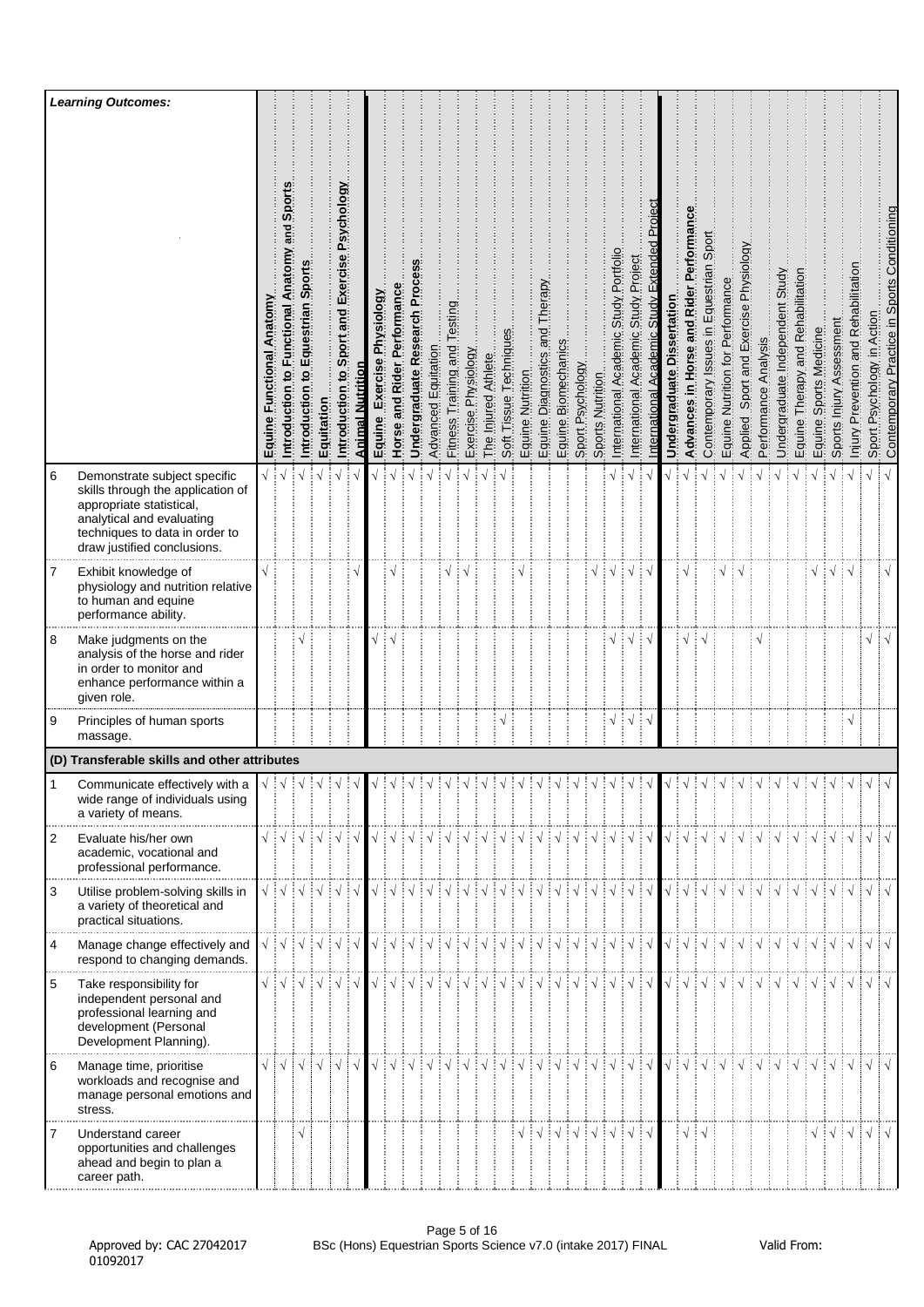|          | <b>Learning Outcomes:</b>                       | Anatomy<br>unctional<br>ц<br>Equine | Sport<br>pue<br>Anatomy<br>ntroduction to Functional | ntroduction to Equestrian Sports | Equitation | Psychology<br>Introduction to Sport and Exercise | <u>Animal Nutrition</u> | Exercise Physiology<br>Equine | Performance<br>and Rider<br>Horse | Undergraduate Research Process | Advanced Equitation | Testing<br>pue<br>Training<br>Fitness <sup>-</sup> | Exercise Physiology | Athlete<br>The Injured | Techniques<br>Soft Tissue | Equine Nutrition | Diagnostics and Therapy<br>Diagnostics and Therapy<br>Equine | Biomechanics<br>Equine. | Sport Psychology | Sports Nutrition | Academic Study Portfolio<br>International | Study Project<br>Academic<br>International | Study Extended Project<br>Academic<br>nternational | ssertation<br>ة<br>Undergraduate | Advances in Horse and Rider Performance | Contemporary Issues in Equestrian Sport | Nutrition for Performance<br>Equine. | Applied Sport and Exercise Physiology | Analysis<br>Performance | Undergraduate Independent Study | Therapy and Rehabilitation<br>Equine | Sports Medicine<br>Equine | Assessment<br>Sports Injury | Injury Prevention and Rehabilitation | Sport Psychology in Action | Contemporary Practice in Sports Conditioning |
|----------|-------------------------------------------------|-------------------------------------|------------------------------------------------------|----------------------------------|------------|--------------------------------------------------|-------------------------|-------------------------------|-----------------------------------|--------------------------------|---------------------|----------------------------------------------------|---------------------|------------------------|---------------------------|------------------|--------------------------------------------------------------|-------------------------|------------------|------------------|-------------------------------------------|--------------------------------------------|----------------------------------------------------|----------------------------------|-----------------------------------------|-----------------------------------------|--------------------------------------|---------------------------------------|-------------------------|---------------------------------|--------------------------------------|---------------------------|-----------------------------|--------------------------------------|----------------------------|----------------------------------------------|
| 8        | Information management skills,<br>eg IT skills. |                                     |                                                      |                                  |            |                                                  |                         |                               |                                   |                                |                     |                                                    |                     |                        |                           |                  |                                                              |                         |                  |                  |                                           |                                            |                                                    |                                  |                                         |                                         |                                      |                                       |                         |                                 |                                      |                           |                             |                                      |                            |                                              |
| <b>9</b> | Undertake an independent<br>research project.   |                                     |                                                      |                                  |            |                                                  |                         |                               |                                   |                                |                     |                                                    |                     |                        |                           |                  |                                                              |                         |                  |                  | $\sqrt{\frac{1}{2}}\sqrt{\frac{1}{2}}$    | ा √                                        |                                                    |                                  |                                         |                                         |                                      |                                       | $\sqrt{ }$              | $\vdots \vee$                   |                                      |                           |                             |                                      |                            |                                              |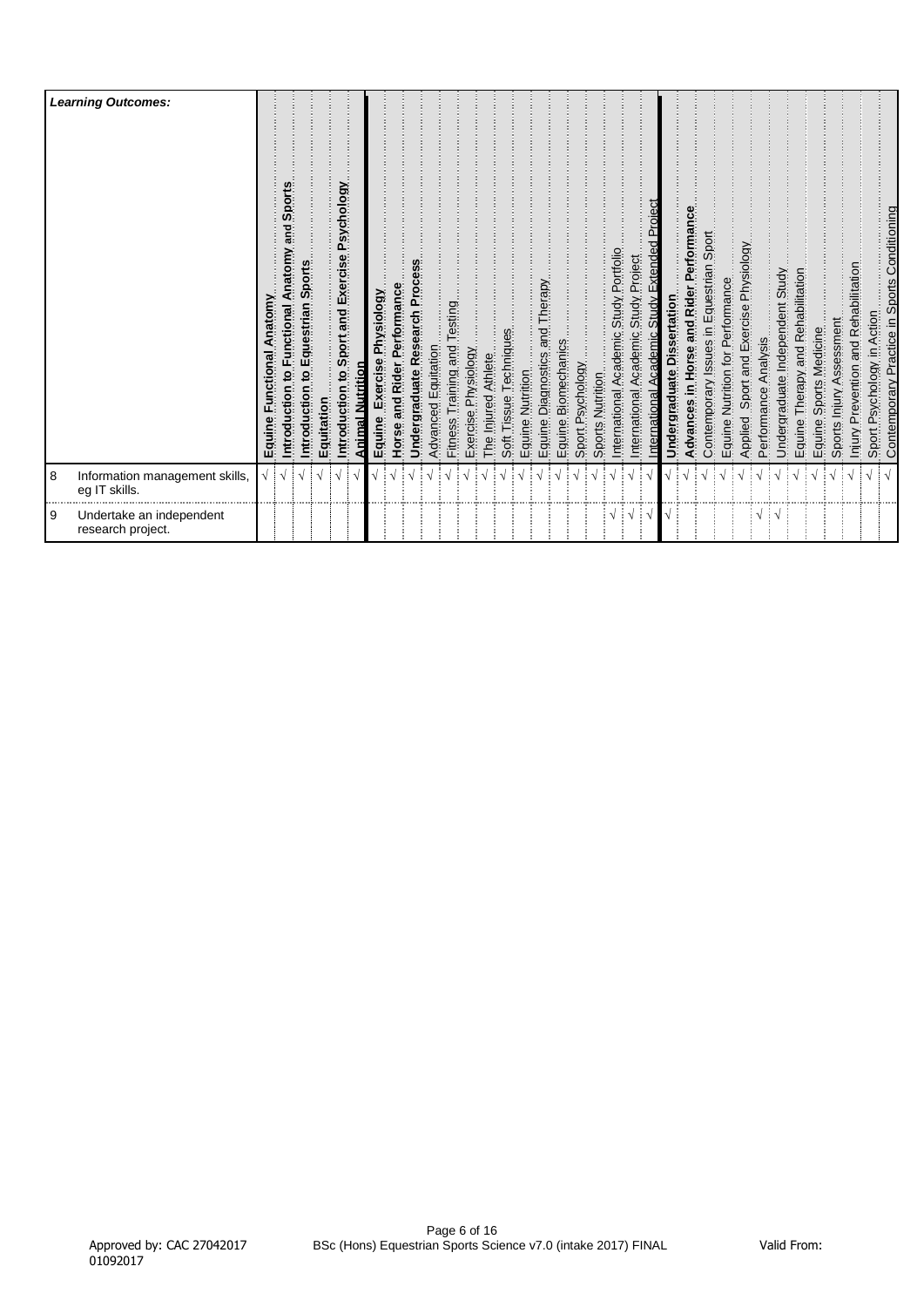# **Part 4: Student Learning and Student Support**

#### *Teaching and learning strategies to enable learning outcomes to be achieved and demonstrated*

At Hartpury, there is a commitment for a minimum average requirement of 15 hours/week contact time over the Foundation Year and Year One of the full undergraduate programme. This contact time encompasses a range of face-to-face activities as described below. In addition a range of other learning activities will be embedded within the programme which, together with the contact time, will enable learning outcomes to be achieved and demonstrated.

On the BSc (Hons) Equestrian Sports Science programme, teaching is a mix of scheduled and independent sessions with an emphasis on supporting development of autonomous learning. Students will be expected to engage in a significant amount of independent study during this programme.

# *Scheduled learning*

Includes lectures, seminars, tutorials, project supervision, demonstration, practical classes and workshops; fieldwork; external visits; work based learning; supervised time in studio/workshop. Scheduled sessions may vary slightly depending on the module choices made Within the Foundation Year a feature will be the facilitated workshops and individual study, enabling students to benefit from small-group study.

# *Independent learning*

Includes hours engaged with essential reading, case study preparation, assignment preparation and completion etc. Scheduled sessions may vary slightly depending on the module choices made. Although there is no period of compulsory work placement within this programme, students will be given opportunities to engage in valuable industry experiences throughout their programme.

# *Virtual Learning Environment (VLE)*

This specification is supported by a VLE where students will be able to find all necessary module information. Direct links to information sources will also be provided from within the VLE.

# *International Academic Study*

Within this programme there is an opportunity to gain academic credit for a period of studying abroad. The student would be supported to identify an opportunity of interest, which may be with established College partners or by individual arrangement. All periods of study abroad would have to meet the College's requirements before enrolment on the International Academic Study opportunity modules.

#### *Careers*

To support learner's career preparations, careers personnel visit Hartpury on a regular basis and the students can use all the careers on line resources. Tutors will also offer subject specific careers advice through module sessions or individual tutorials. Careers Fairs are arranged periodically to allow students to engage directly with employers from the industry sector.

# **Description of any Distinctive Features**

The purpose of the programme is to provide a balanced vocational and academic study that is intellectually challenging, vocationally relevant, and provides a foundation for pursuing a career within the equine and sport industries. The programme has been designed to build on the competencies of a wide spectrum of students who should be capable of taking up appropriate positions of responsibility within the varied range of enterprises to be found operating within the equine and sport industries. It considers the horse and rider as an athletic partnership and as such there are modules in human and equine sports science.

Having entry points into both a Foundation Year and Level One, enables the programme experience to facilitate the development of a successful undergraduate supporting a wide range of study backgrounds. The Foundation Year will prepare students with general study skills and opportunities to develop subject specific skills and knowledge. Additionally the Foundation year includes an internship enabling a student to put their skills into practice and develop an early appreciation of employment opportunities and attributes necessary for enhanced employability.

In the Honours degree programme, academic knowledge and understanding will reinforce and support the development of practical skills to equip the student with the knowledge base and skills relevant to their employment and to the needs of employers. Core modules in level 1 provide the student with a basic understanding of science and anatomical concepts as well as developing investigative skills for research.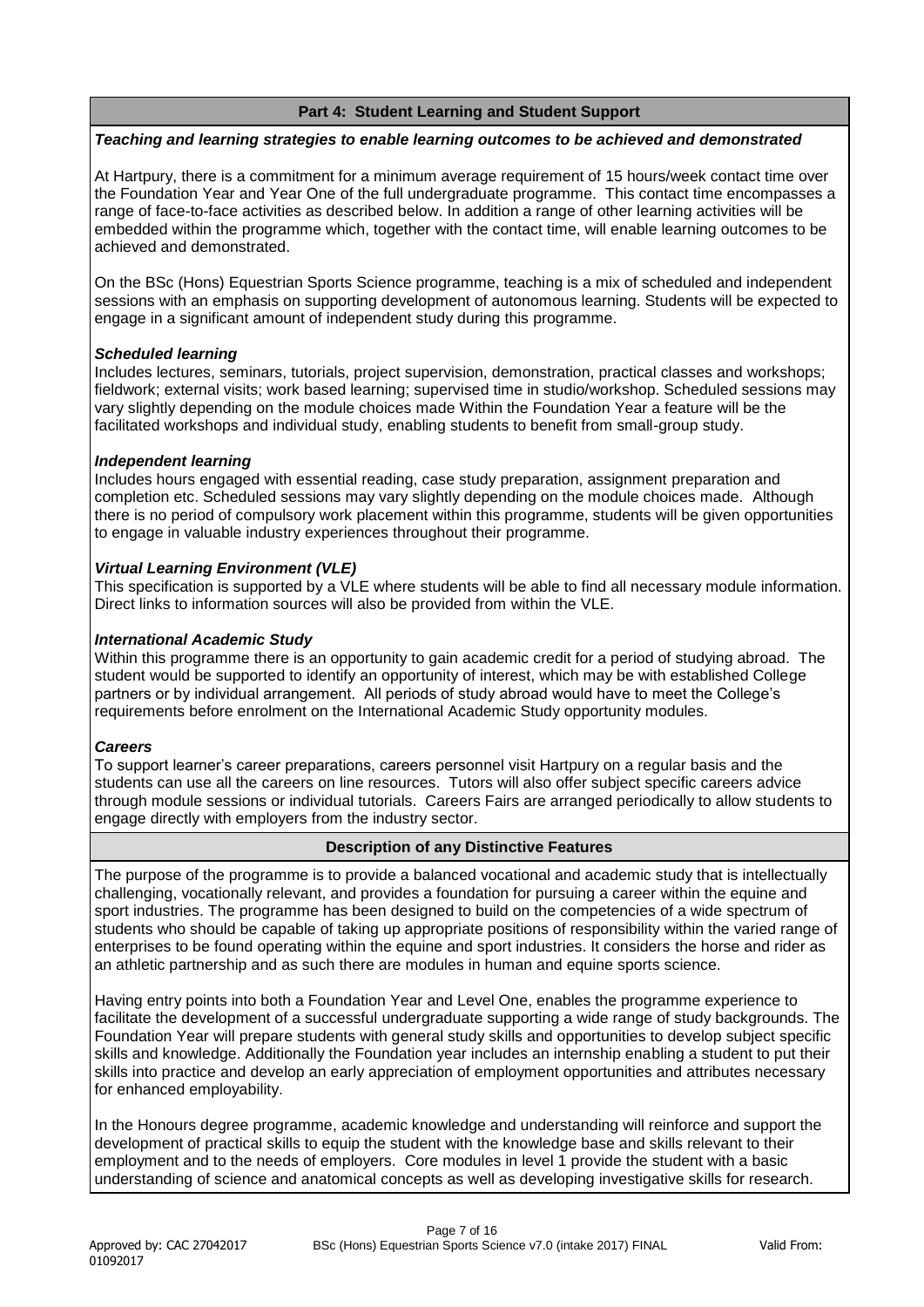This knowledge is expanded in the subsequent modules at level 2 with the option modules enabling the student to specialise in areas of particular interest to them.

The programme prepares graduates for the future needs of the equine sporting industry in the UK and abroad, the nature of the academic programmes gives students the opportunity to work within the industry during vacation periods which will be encouraged to add to their personal vocational and practical skills in addition to knowledge base.

This programme is distinctive in many features. It allows students to study sports science whilst considering equestrian sports their specialism. This unique design is facilitated by both equine and sport science staff that are actively researching performance subject areas supported by world class facilities. The facilities available to support the students learning and teaching experiences include a state of the art human performance laboratory, extensive sporting facilities (including the sports academy, power gym, multiple pitches, a sports rehabilitation suite, and cross training gyms) and expertise in all areas of human sports performance. In addition to this, unlike many sports science programmes, equestrian sports scientists will also have access to extensive world class equestrian facilities (Indoor Championship Equine Arena, Hartpury Equine Therapy Centre, three indoor and outdoor arenas, stabling for over 230 horses including 125 boxes for student DIY livery) both personally and as part of teaching facilities on this programme. The strength of the sport and equine facilities available to equestrian sports science students make this programme a unique learning experience for students who wish to study sports science and specialise in equestrian disciplines.

Overall, the programme combines the development of knowledge via teaching, research and practical skills, to develop a graduate who can make an effective contribution to the equine and sporting industries. It is hoped that the balance of skills developed on this applied science programme.

This programme offers the opportunity for students to undertake an approved Exchange Programme, for an agreed period (one/two semesters), of overseas study at a higher education institution studying modules appropriate to their programme aims and which have been pre-approved by the Programme Manager. The Exchange Programme is dependent on an approved agreement between Hartpury College and an approved International Institution for BSc (Hons) Equestrian Sports Science.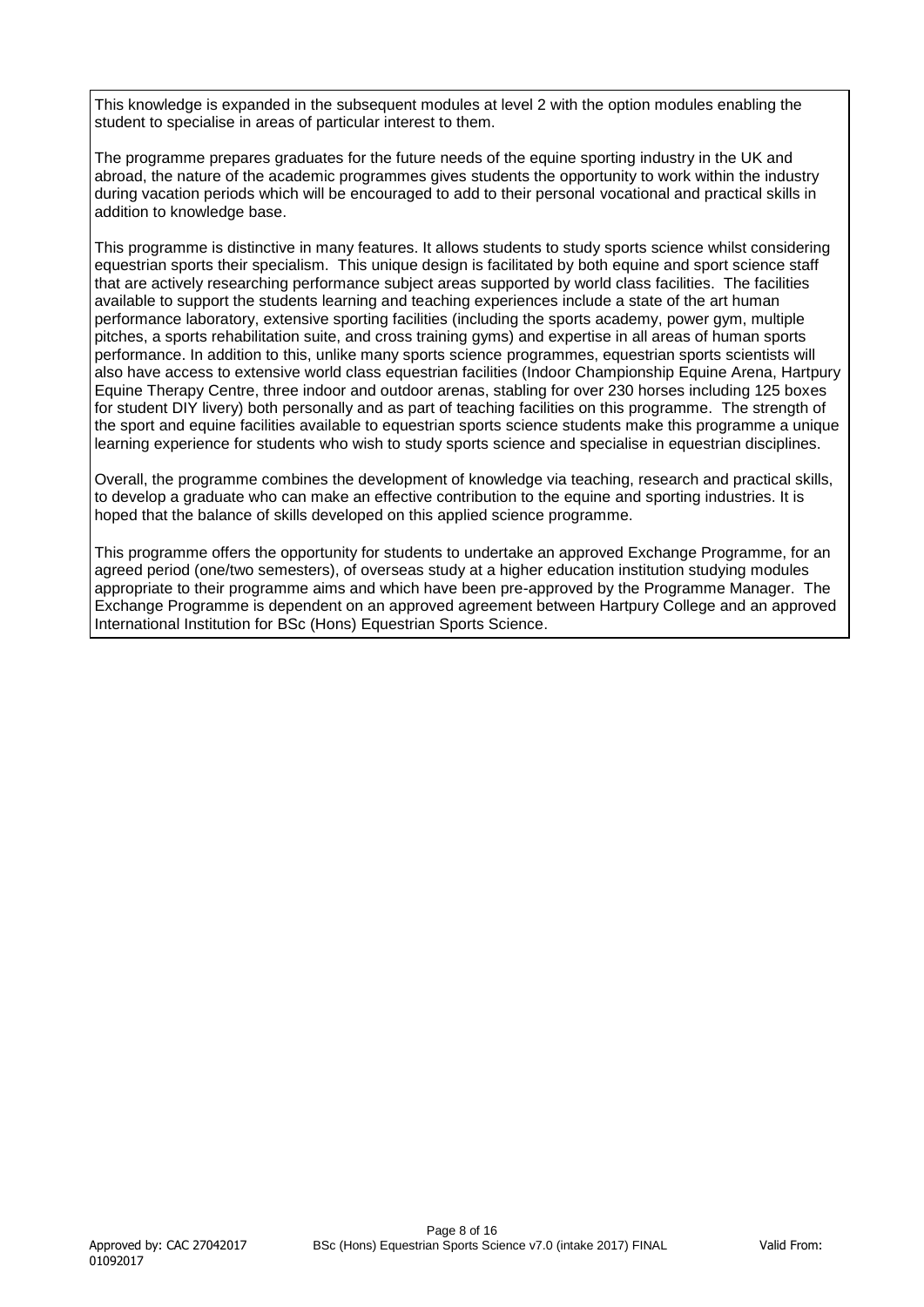# **Part 5: Assessment**

Approved variant to University [Academic Regulations and Procedures](http://www1.uwe.ac.uk/students/academicadvice/assessments/regulationsandprocedures.aspx)

#### **Assessment Strategy**

Assessment strategy to enable the learning outcomes to be achieved and demonstrated:

Assessment within the Foundation Year had been designed to prepare a student for the assessment to come in following years. As such, it demonstrates a breadth of type and gradual introduction to the expectations for HE level study.

Module assessments are designed to apply the knowledge and experience gained from a wide range of learning opportunities to a real world context using a range of skills.

In line with the College's commitment to facilitating equal opportunities, a student may apply for alternative means of assessment if appropriate. Each application will be considered on an individual basis taking into account learning and assessment needs. For further information regarding this please refer to the VLE.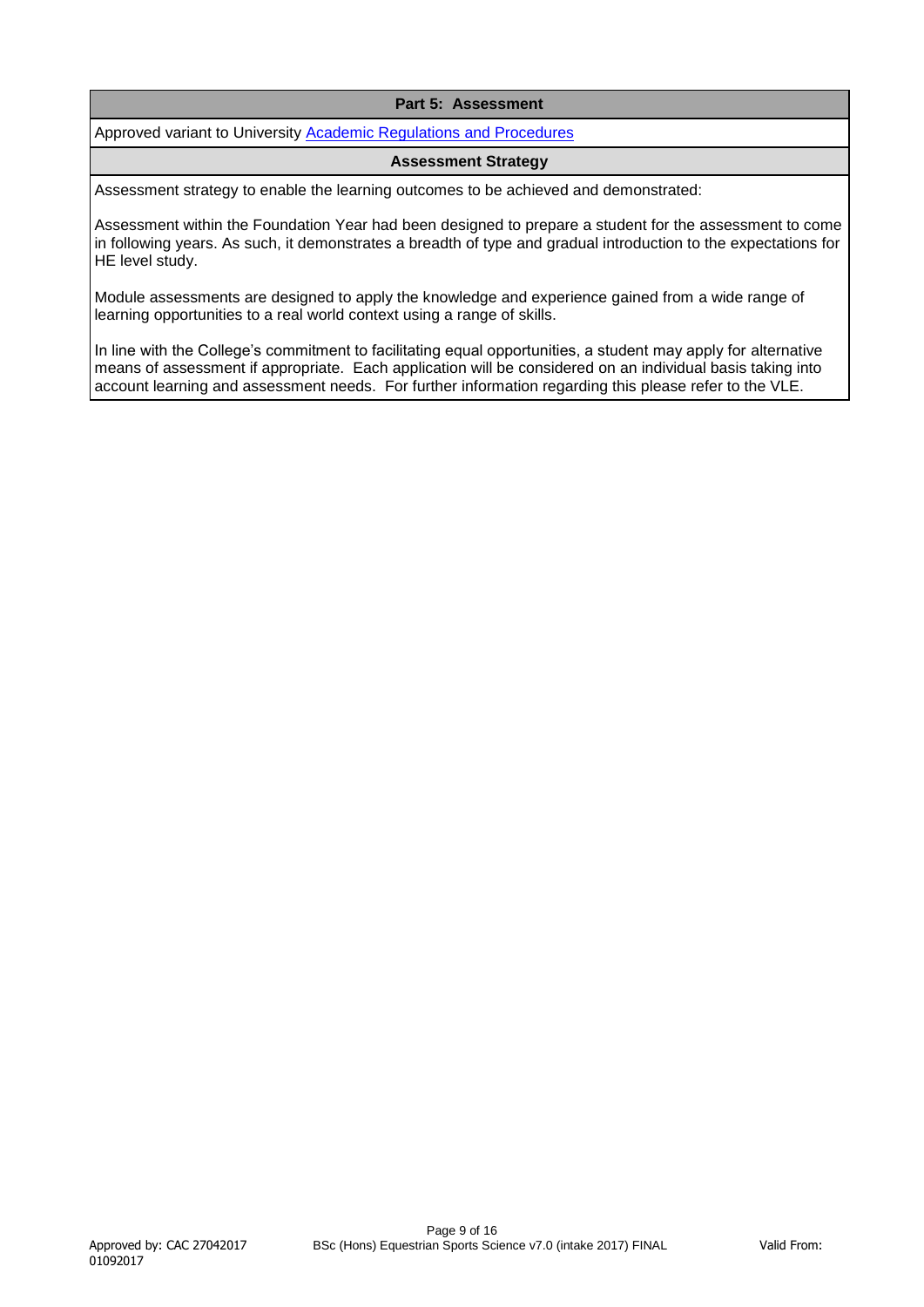|                                                           |                                                                                                                                                                                        |                               |                           | <b>Assessment Map</b> |                |                                |                                        |                    |                  |                     |            |
|-----------------------------------------------------------|----------------------------------------------------------------------------------------------------------------------------------------------------------------------------------------|-------------------------------|---------------------------|-----------------------|----------------|--------------------------------|----------------------------------------|--------------------|------------------|---------------------|------------|
|                                                           | The programme encompasses a range of <b>assessment methods</b> including; essays, posters, presentations,<br>written examinations. These are detailed in the following assessment map: |                               |                           |                       |                |                                |                                        |                    |                  |                     |            |
|                                                           | Assessment Map for BSc (Hons) Equestrian Sports Science                                                                                                                                |                               |                           |                       |                |                                |                                        |                    |                  |                     |            |
|                                                           |                                                                                                                                                                                        |                               |                           |                       |                | Type of Assessment*            |                                        |                    |                  |                     |            |
|                                                           |                                                                                                                                                                                        | <b>Jnseen Written</b><br>Exam | Open Book Written<br>Exam | n-class Written Test  | Practical Exam | Practical Skills<br>Assessment | Oral assessment<br>and/or presentation | Written Assignment | Report / Project | <b>Dissertation</b> | Portfolio  |
| <b>Compulsory</b><br><b>Modules</b>                       | <b>Foundation Skills Development</b>                                                                                                                                                   | A(25)                         |                           |                       |                | B (75)                         |                                        |                    |                  |                     |            |
| <b>Foundation</b><br>Year                                 | Academic Skills in Practice                                                                                                                                                            |                               |                           |                       |                |                                | A (25)                                 |                    | B (75)           |                     |            |
|                                                           | Reviewing Literature                                                                                                                                                                   |                               |                           |                       |                |                                |                                        | (A100)             |                  |                     |            |
|                                                           | <b>Foundation Equine Studies</b>                                                                                                                                                       |                               |                           | B(50)                 |                |                                | A(50)                                  |                    |                  |                     |            |
|                                                           | <b>Foundations Biological Principals</b>                                                                                                                                               |                               |                           |                       | A(50)          |                                |                                        |                    |                  |                     | B(50)      |
| <b>Compulsory</b><br><b>Modules</b>                       | <b>Equine Functional Anatomy</b>                                                                                                                                                       | A(40)                         |                           |                       |                |                                |                                        |                    |                  |                     | B (60)     |
| Level 1                                                   | Introduction to Functional Anatomy<br>and Sports Biomechanics<br>Introduction to Equestrian Sports                                                                                     |                               | A (50)                    |                       |                |                                | A(50)                                  | B (70)             |                  |                     | B(50)      |
|                                                           | Equitation                                                                                                                                                                             | A(50)                         |                           |                       |                |                                |                                        | B(50)              |                  |                     |            |
|                                                           | Introduction to Sport and Exercise<br>Psychology                                                                                                                                       | A(50)                         |                           |                       |                |                                |                                        | B(50)              |                  |                     |            |
|                                                           | <b>Animal Nutrition</b>                                                                                                                                                                | A (50)                        |                           |                       |                |                                |                                        |                    | B(50)            |                     |            |
| <b>Compulsory</b><br><b>Modules</b><br>Level <sub>2</sub> | <b>Equine Exercise Physiology</b><br>Horse and Rider Performance                                                                                                                       | A (36)                        |                           |                       |                |                                | A(24)                                  | B(40)              | A<br>(100)       |                     |            |
|                                                           | Undergraduate Research Process                                                                                                                                                         |                               |                           |                       |                |                                |                                        |                    | A<br>(100)       |                     |            |
| Optional<br><b>Modules</b>                                | <b>Advanced Equitation</b>                                                                                                                                                             | A(50)                         |                           |                       |                |                                |                                        | B(50)              |                  |                     |            |
| Level 2                                                   | <b>Fitness Training and Testing</b>                                                                                                                                                    | A (50)                        |                           |                       | B(50)          |                                |                                        |                    |                  |                     |            |
|                                                           | Exercise Physiology<br>The Injured Athlete                                                                                                                                             | A (50)                        | A                         |                       |                |                                |                                        |                    | B (50)           |                     |            |
|                                                           |                                                                                                                                                                                        |                               | (100)                     |                       |                |                                |                                        |                    |                  |                     |            |
|                                                           | Soft Tissue Techniques<br><b>Equine Nutrition</b>                                                                                                                                      | A (30)<br>A                   |                           |                       | B (70)         |                                |                                        |                    |                  |                     |            |
|                                                           | <b>Equine Diagnostics and Therapy</b>                                                                                                                                                  | (100)                         |                           | A (25)                |                |                                |                                        |                    |                  |                     |            |
|                                                           | Equine Biomechanics                                                                                                                                                                    | A (75)                        | A (50)                    |                       |                |                                |                                        | B (50)             |                  |                     |            |
|                                                           | Sport Psychology                                                                                                                                                                       |                               |                           |                       |                |                                |                                        |                    |                  |                     | A<br>(100) |
|                                                           | <b>Sports Nutrition</b>                                                                                                                                                                | A(40)                         |                           |                       |                |                                |                                        | B(60)              |                  |                     |            |
| <b>Compulsory</b><br><b>Modules</b>                       | Undergraduate Dissertation                                                                                                                                                             |                               |                           |                       |                |                                |                                        |                    |                  | A<br>(100)          |            |
| Level 3                                                   | Advances in Horse & Rider<br>Performance                                                                                                                                               |                               |                           |                       |                |                                | A(60)                                  | B(40)              |                  |                     |            |
| <b>Optional</b><br><b>Modules</b>                         | Contemporary Issues in<br><b>Equestrian Sport</b>                                                                                                                                      |                               |                           |                       |                |                                | B(25)                                  | B (75)             |                  |                     |            |
| Level 3                                                   | <b>Equine Nutrition for Performance</b>                                                                                                                                                | A<br>(100)                    |                           |                       |                |                                |                                        |                    |                  |                     |            |
|                                                           | <b>Applied Sport and Exercise</b><br>Physiology                                                                                                                                        |                               |                           |                       |                | A<br>(100)                     |                                        |                    |                  |                     |            |
|                                                           | Performance Analysis                                                                                                                                                                   |                               |                           |                       |                |                                | A<br>(100)                             |                    |                  |                     |            |

П

٦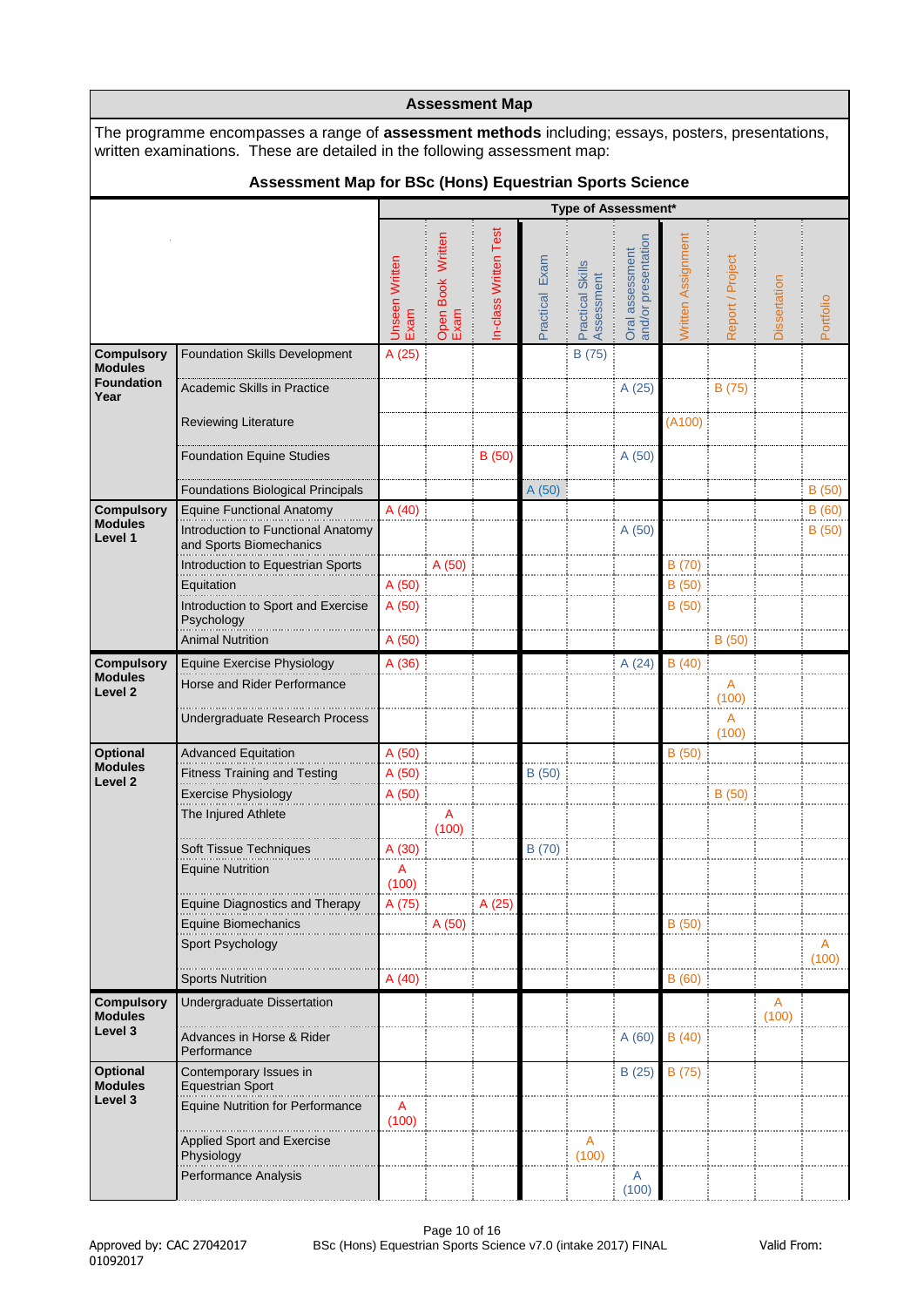|                                                                                                                                          |                        |                              |                      |                | Type of Assessment*            |                                        |                    |                  |              |                         |
|------------------------------------------------------------------------------------------------------------------------------------------|------------------------|------------------------------|----------------------|----------------|--------------------------------|----------------------------------------|--------------------|------------------|--------------|-------------------------|
|                                                                                                                                          | Unseen Written<br>Exam | Written<br>Open Book<br>Exam | n-class Written Test | Practical Exam | Practical Skills<br>Assessment | and/or presentation<br>Oral assessment | Written Assignment | Report / Project | Dissertation | Portfolio               |
| Undergraduate Independent Study                                                                                                          |                        |                              |                      |                |                                |                                        |                    | A<br>(100)       |              |                         |
| Equine Therapy and Rehabilitation                                                                                                        |                        | A<br>(100)                   |                      |                |                                |                                        |                    |                  |              |                         |
| <b>Equine Sports Medicine</b>                                                                                                            | A (50)                 |                              |                      |                |                                |                                        | B(50)              |                  |              |                         |
| Injury Prevention and<br>Rehabilitation                                                                                                  |                        |                              |                      |                |                                | A(50)                                  | B (50)             |                  |              |                         |
| Sports Injury Assessment                                                                                                                 |                        |                              |                      |                |                                | A<br>(100)                             |                    |                  |              |                         |
| Sports Psychology in Action                                                                                                              |                        |                              |                      |                |                                |                                        | A<br>(100)         |                  |              |                         |
| Contemporary Practice in Sports<br>Conditioning                                                                                          |                        |                              |                      |                |                                |                                        |                    |                  |              | $\overline{A}$<br>(100) |
| *Assessment should be shown in terms of either Written Exams, Practical exams, or Coursework as indicated by the colour coding<br>above. |                        |                              |                      |                |                                |                                        |                    |                  |              |                         |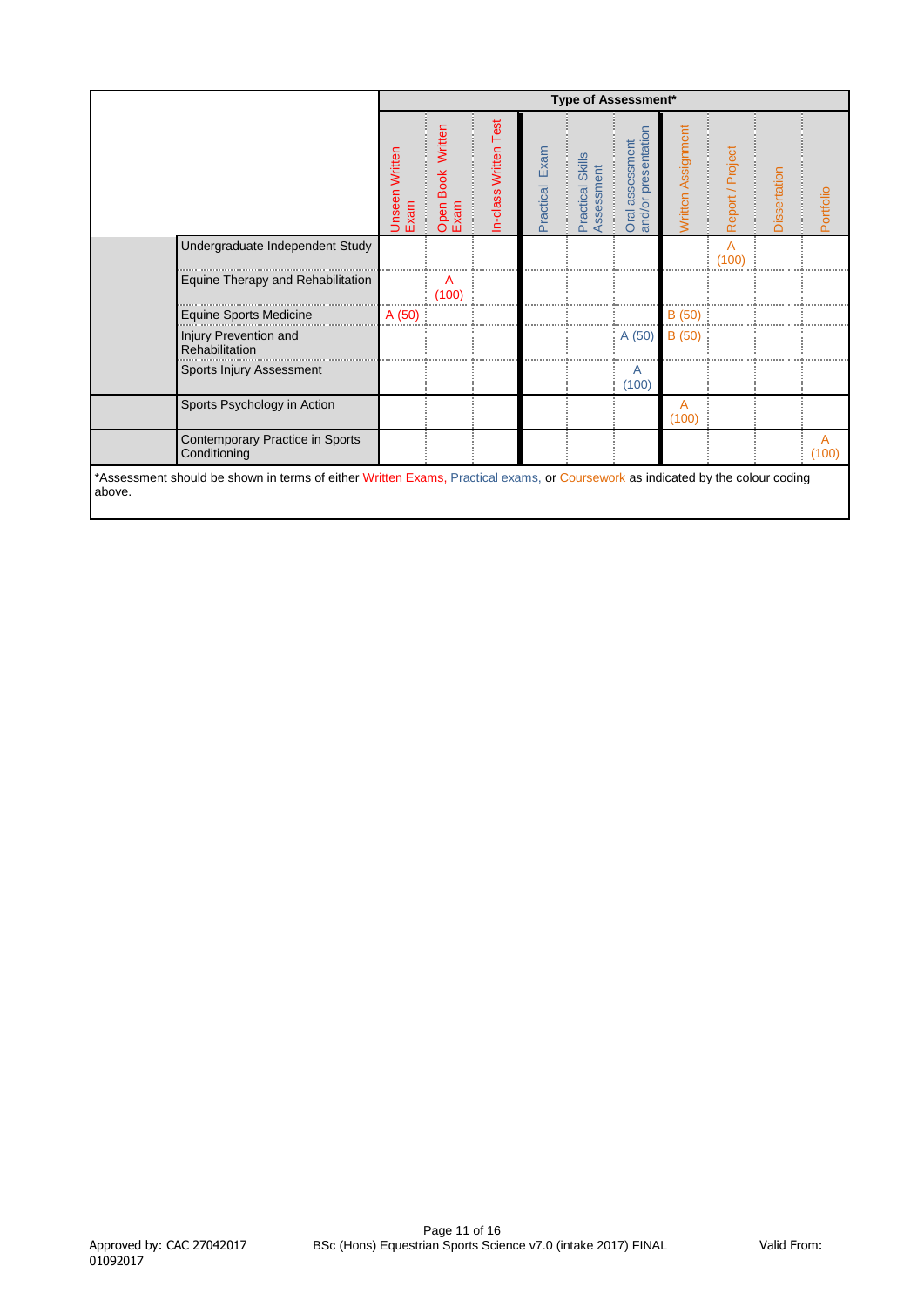|                          |                                                                                                     |                                                                                                                                                                                                                                                                                                                                                                                                                                                                                                                                                                                                                                                                                                                                                                                | Part 6: Programme Structure                                                                                                                                                                                                                                                                                                                                                                                                                                                                                                                                                                                                                                    |                                                                                                                                                                                                                                                                                                                                                                                                                                                                                                                                                                                                                                                                                                                                                                                                                                                                                                                                                                                                                                                                         |
|--------------------------|-----------------------------------------------------------------------------------------------------|--------------------------------------------------------------------------------------------------------------------------------------------------------------------------------------------------------------------------------------------------------------------------------------------------------------------------------------------------------------------------------------------------------------------------------------------------------------------------------------------------------------------------------------------------------------------------------------------------------------------------------------------------------------------------------------------------------------------------------------------------------------------------------|----------------------------------------------------------------------------------------------------------------------------------------------------------------------------------------------------------------------------------------------------------------------------------------------------------------------------------------------------------------------------------------------------------------------------------------------------------------------------------------------------------------------------------------------------------------------------------------------------------------------------------------------------------------|-------------------------------------------------------------------------------------------------------------------------------------------------------------------------------------------------------------------------------------------------------------------------------------------------------------------------------------------------------------------------------------------------------------------------------------------------------------------------------------------------------------------------------------------------------------------------------------------------------------------------------------------------------------------------------------------------------------------------------------------------------------------------------------------------------------------------------------------------------------------------------------------------------------------------------------------------------------------------------------------------------------------------------------------------------------------------|
|                          |                                                                                                     | This structure diagram demonstrates the student journey from Entry through to Graduation for a typical full<br>time student, including:                                                                                                                                                                                                                                                                                                                                                                                                                                                                                                                                                                                                                                        |                                                                                                                                                                                                                                                                                                                                                                                                                                                                                                                                                                                                                                                                |                                                                                                                                                                                                                                                                                                                                                                                                                                                                                                                                                                                                                                                                                                                                                                                                                                                                                                                                                                                                                                                                         |
| 1<br>$\overline{c}$<br>3 |                                                                                                     | level and credit requirements<br>interim award requirements<br>module diet, including compulsory and optional modules                                                                                                                                                                                                                                                                                                                                                                                                                                                                                                                                                                                                                                                          |                                                                                                                                                                                                                                                                                                                                                                                                                                                                                                                                                                                                                                                                |                                                                                                                                                                                                                                                                                                                                                                                                                                                                                                                                                                                                                                                                                                                                                                                                                                                                                                                                                                                                                                                                         |
|                          | <b>ENTRY</b><br>Foundation Year<br>$\overline{ }$<br>Year<br>$\mathbf{\Omega}$<br>Year <sup>-</sup> | <b>Compulsory Modules</b><br><b>Foundation Skills Development</b><br>(UINV8A-30-0)<br>Academic Skills in Practice (UINV8B-<br>$30-0)$<br>Reviewing Literature (UINV8C-15-0)<br>Foundation Equine Studies (UINV8H-<br>$15-0)$<br><b>Foundation Biological Principals</b><br>(UINV8E-30-0)<br><b>Equine Functional Anatomy</b><br>(UIEXN8-30-1)<br>Introduction to Functional Anatomy<br>and Sports Biomechanics<br>(UISXL8-30-1)<br>Introduction to Equestrian Sports<br>(UIEXN7-30-1)<br>Equitation (UIEXN6-15-1)<br>Introduction to Sport and Exercise<br>Psychology (UISXLE-15-1)<br>Animal Nutrition (UINXK5-15-1)<br><b>Equine Exercise Physiology</b><br>(UIEXRG-30-2)<br>Horse and Rider Performance<br>(UIEXRH-30-2)<br>Undergraduate Research Process<br>(UINXU5-15-2) | <b>Optional Modules</b><br>Students are normally required to<br>select 45 credits from the optional<br>modules listed below:<br>Advanced Equitation (UIEXR5-15-2)<br><b>Fitness Training and Testing</b><br>(UISXRU-15-2)<br>Exercise Physiology (UISXSB-15-2)<br>The Injured Athlete (UISXSD-15-2)<br>Soft Tissue Techniques<br>(UISXSC-15-2)<br>Equine Nutrition (UIEXRC-15-2)<br>Equine Diagnostics & Therapy<br>(UIEXR9-15-2)<br>Equine Biomechanics (UIEXR8-15-2)<br>Sport Psychology (UISXRV-15-2)<br>Sports Nutrition (UISXS9-15-2)<br>International Academic Study<br>Portfolio (UINXRP-15-2)<br>International Academic Study Project<br>(UINXRQ-30-2) | <b>Interim Awards</b><br>Cert Equestrian Sports Science<br>Credit requirements: 60 credits at<br>level 0 or above of which not less<br>than 50 are at level 1 or above.<br><b>Cert HE Equestrian Sports Science</b><br>Requirements: 120 credits at level 0<br>or above of which not less than 100<br>are at level 1 or above.<br>DipHE Equestrian Sports Science<br>Credit Requirements: 240 credits at<br>level 0 or above of which not less<br>than 210 are at level 1 or above and<br>not less than 90 at level 2 or above.<br><b>BSc Equestrian Sports Science</b><br>Credit Requirements: 300 credits at<br>level 0 or above of which not less<br>than 270 are at level 1 or above, not<br>less than 150 at level 2 or above and<br>not less than 60 at level 3 or above.<br><b>TARGET AWARD</b><br><b>BSc (Hons) Equestrian Sports</b><br>Science<br>Credit Requirements: 360 credits at<br>level 0 or above of which not less<br>than 300 are at level 1 or above, not<br>less than 210 are at level 2 or above<br>and not less than 90 at level 3 or<br>above. |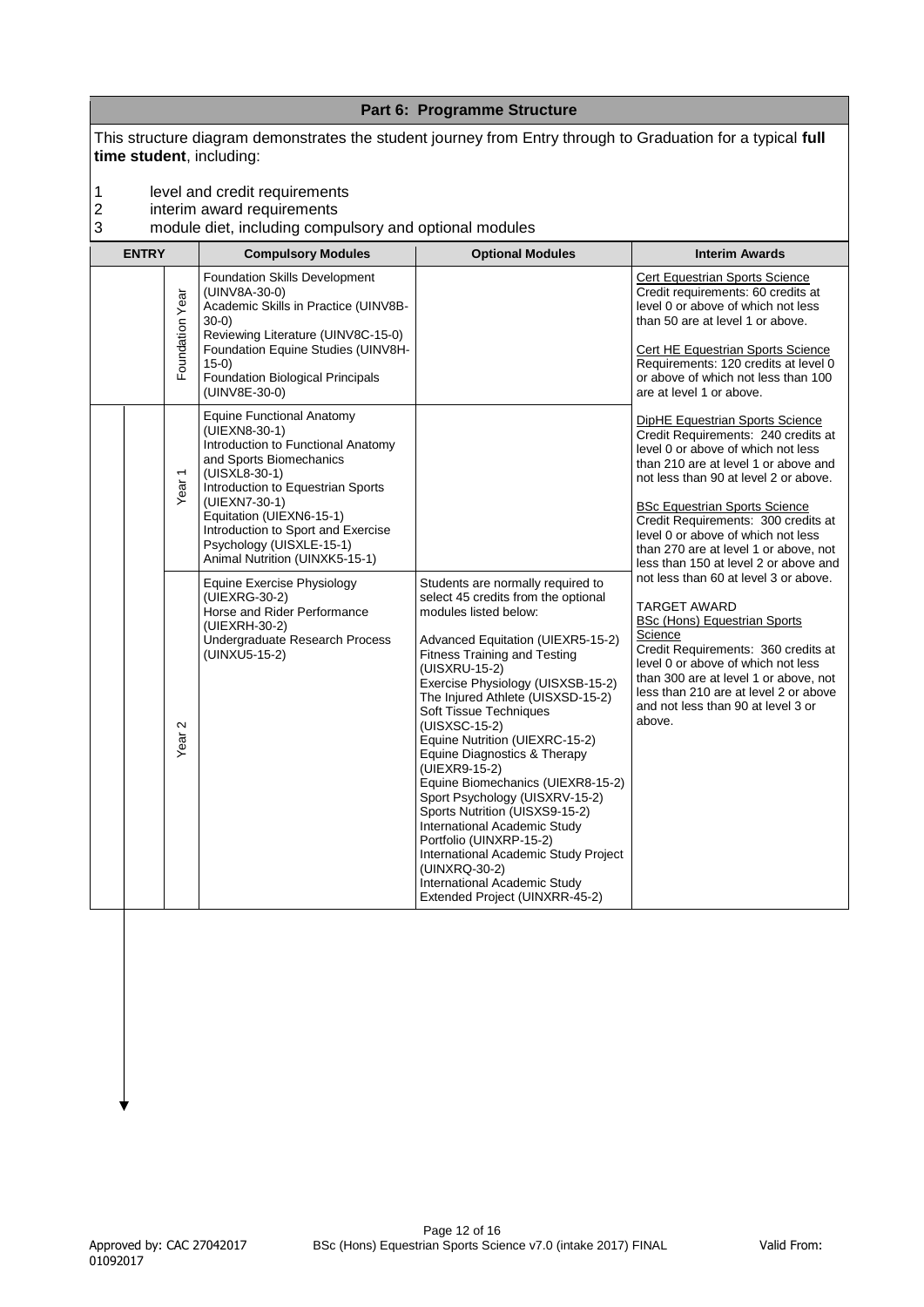| <b>GRADUATION</b> | Undergraduate Dissertation<br>Students are normally required to<br>select 45 credits from the optional<br>(UINV3R-45-3)<br>Advances in Horse and Rider<br>modules listed below:<br>Performance (UIEV4G-30-3)<br>Contemporary Issues in Equestrian<br>Sport (UIEV4H-15-3)<br><b>Equine Nutrition for Performance</b><br>(UIEV4M-15-3)<br>Applied Sport and Exercise<br>Physiology (UISV3T-15-3)<br>Performance Analysis (UISV45-15-3)<br>Undergraduate Independent Study<br>ო<br>Year<br>(UINV3M-15-3)<br>Equine Therapy and Rehabilitation<br>(UIEV4P-15-3)<br>Equine Sports Medicine (UIEV4N-15-<br>3)<br>Injury Prevention and Rehabilitation<br>(UISV3X-15-3)<br>Sport Psychology in Action (UISV4A-<br>$15-3)$<br>Contemporary Practice in Sports<br>Conditioning (UISV3W-15-3)<br>Sports Injury Assessment (UISV4D-<br>$(15-3)$ |
|-------------------|--------------------------------------------------------------------------------------------------------------------------------------------------------------------------------------------------------------------------------------------------------------------------------------------------------------------------------------------------------------------------------------------------------------------------------------------------------------------------------------------------------------------------------------------------------------------------------------------------------------------------------------------------------------------------------------------------------------------------------------------------------------------------------------------------------------------------------------|
|-------------------|--------------------------------------------------------------------------------------------------------------------------------------------------------------------------------------------------------------------------------------------------------------------------------------------------------------------------------------------------------------------------------------------------------------------------------------------------------------------------------------------------------------------------------------------------------------------------------------------------------------------------------------------------------------------------------------------------------------------------------------------------------------------------------------------------------------------------------------|

#### **Part Time:**

There are a number of routes that a part time student can take to graduate, this can be done depending on student requirements, hence production of a specific map will depend on an individual student basis.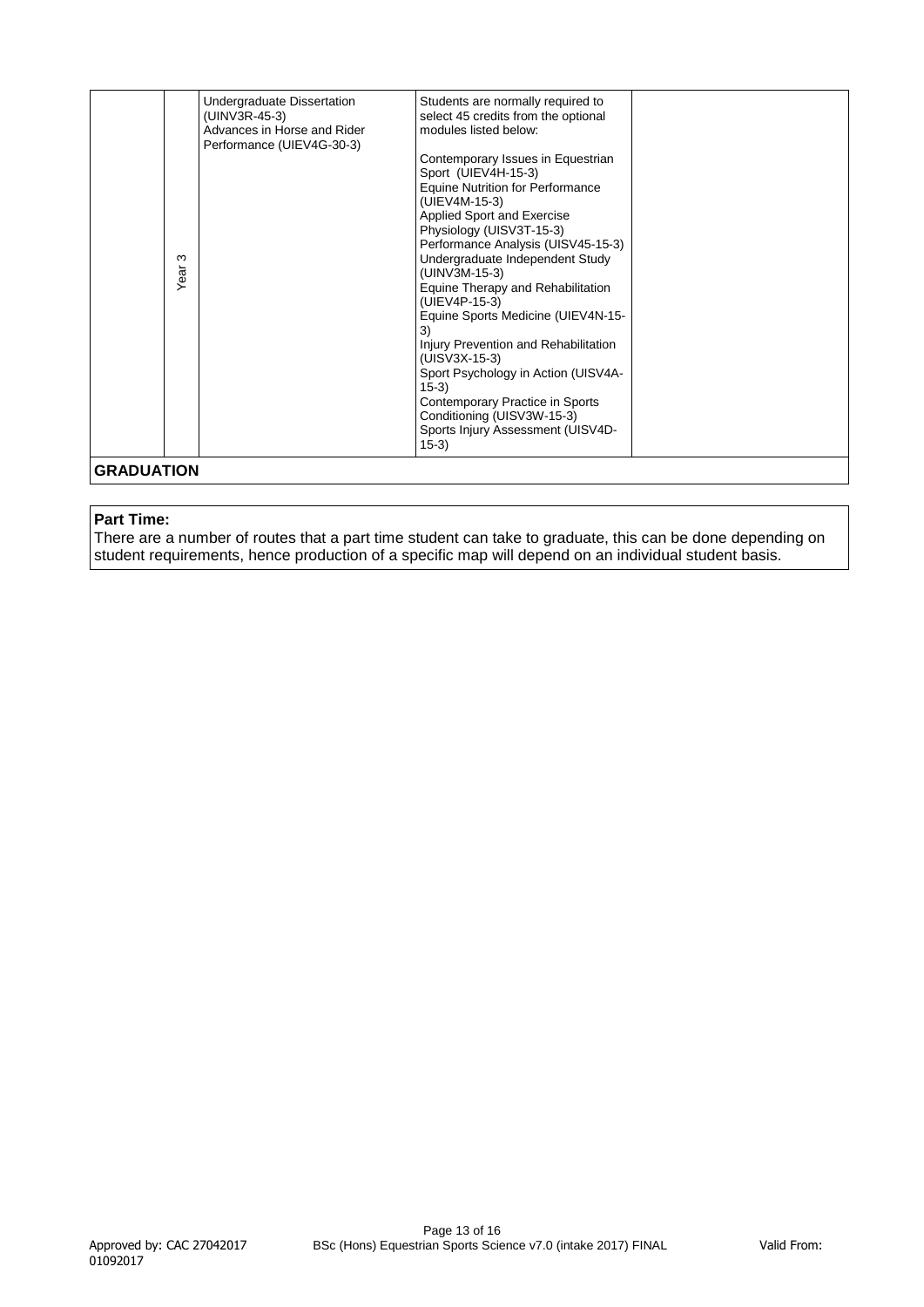# **Part 7: Entry Requirements**

This programme has two entry points;

- Entry into a Foundation Year
- **Entry into Year One**

All applications will be considered individually. Non-academic and academic achievement will be considered. Current details can be found on our website, however the following examples from 2017/18 have been included. We may discuss applications with applicants.

#### Entry into Foundation Year:

Applicants will have achieved a minimum of 5 GCSE A\* to C, (or 9 to 4 where numeric grades are being awarded), including English Language and Mathematics and typically have gained tariff points as appropriate for the year of entry, which for the academic year 2017/18 was 120 (UCAS old) or 48 (UCAS new) tariff points.

We welcome students with equivalent qualifications, including the International Baccalaureate.

# Entry into Year One:

Applicants will have achieved a minimum of 5 GCSE A<sup>\*</sup> to C, (or 9 to 4 where numeric grades are being awarded), including English Language and Mathematics and typically have gained tariff points equivalent to A-levels BBC. This must include a minimum of two A Levels including a Biological Sciencea and excludes General Studies. Vocational Award: Typical offer is a DMM in an Extended Diploma or equivalent in a relevant subject.

We welcome students with equivalent qualifications, including the International Baccalaureate.

In the case of international applications, we will attempt to establish the equivalency of qualifications and the same criteria and assessment is used as for home students. An IELTS English qualification is expected for international applicants without a GCSE Grade C or above (or 9 to 4 where numeric grades are being awarded) in English Language.

# **Part 8: Reference Points and Benchmarks**

# *Relevant subject benchmark statements:*

*Agriculture, Horticulture, Forestry, Food and Consumer Sciences (2016)* 

Work based and Placement Learning (QAA 2007)) have informed the characteristics of the subject matter and curriculum development of the programme, the programme learning outcomes and the attributes that a graduate of this programme should be able to demonstrate.

# *Events, Hospitality, Leisure, Sport and Tourism (2016)*

Have informed the characteristics of the subject matter and curriculum development of the BA (Hons) Equine Business Management, the programme learning outcomes and the attributes that a graduate of this programme should be able to demonstrate.

#### *Business and Management (2015)*

The three key strands of these statements have been integrated throughout the BA (Hons) Sports Business Management:

- 1 Study of organisations, their management and the changing external environment in which they operate.
- 2 Preparation for and development of a career in business and management.
- 3 Enhancement of lifelong learning skills and personal development to contribute to society at large.

# *Code of Practice for the Assurance of Academic Quality and Standards in Higher Education: Placement Learning (QAA UK Quality Code)*

Has been used to define the minimum level of achievement that students need to achieve to succeed on this programme and achieve the qualification. It has also been used to inform the academic quality of the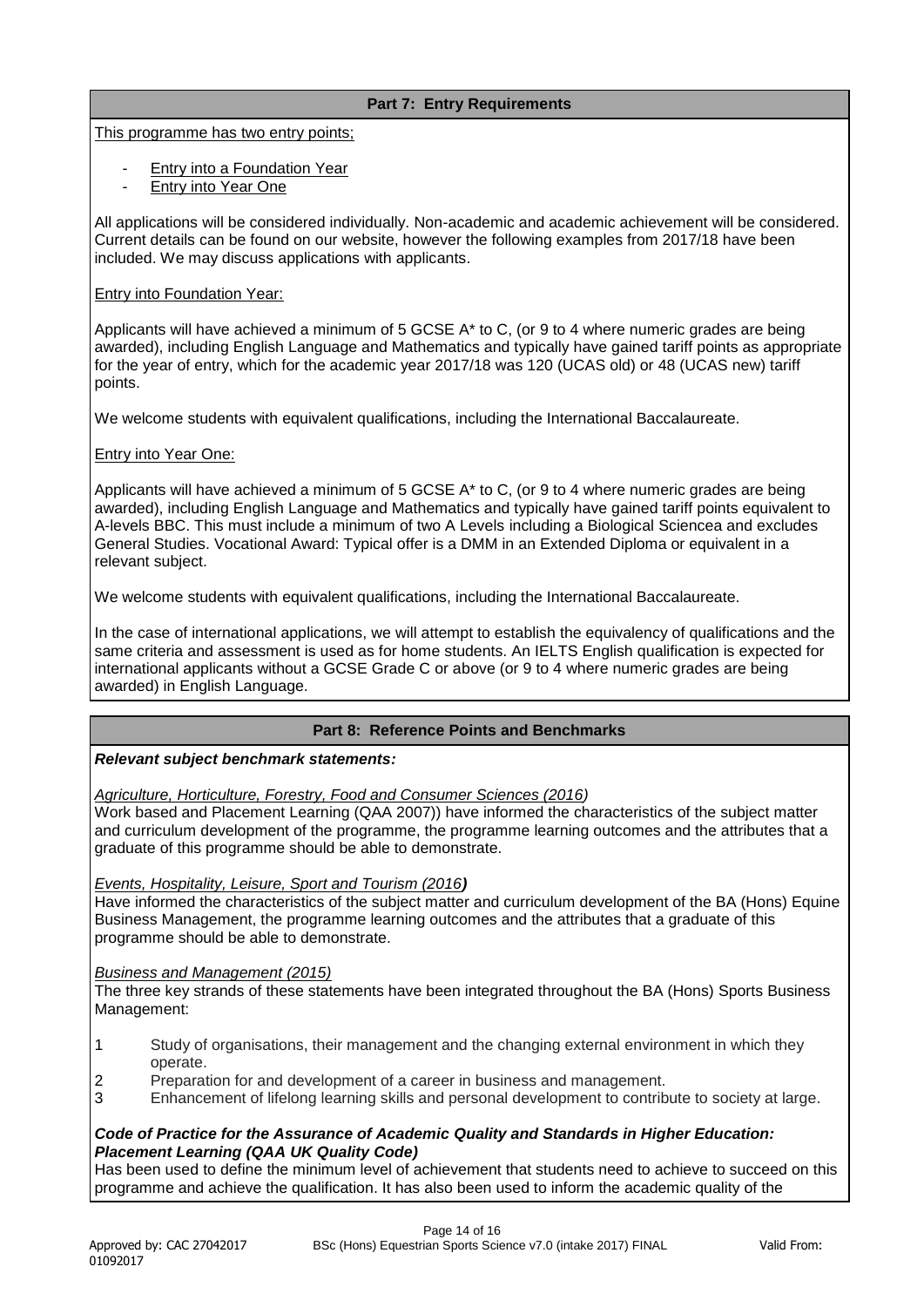programme and enhance the quality of the learning opportunities and the assessment methods used to measure achievement on the programme.

# **The Framework for Higher Education Qualifications in England Wales and Northern Ireland (Q** *2008)*

Has been used to ensure that the programme develops students and ensures they meet level 6 criteria ensuring that students are able to evaluate evidence, arguments and assumptions, to reach sound judgements and communicate them effectively.

# *University Teaching and Learning Policies: University of the West of England Learning and Teaching Strategy (2020)*

Have been used to ensure that the quality of learning, teaching and assessment on this programme adheres to the university's frame work of academic regulations, procedures and working practices that enable the assurance of academic standards. The University's Policy on Word Count has also been used to inform the assessment strategy stated in Part 5 of this document and is detailed on the module descriptors.

# *University of the West of England 2020 Strategy*

Has been used in designing this programme to ensure that the programme is: learning-centred; underpinned by sound health and safety practices and informed by research and professional practice; inclusive, flexible and accessible, exemplified in particular by the part-time and accelerated study routes; and, provides a diverse assessment diet. Furthermore, the programme aims to produce graduates who: know and value themselves as open-minded, reflective and inter-dependent learners, and participants, employees, selfemployed professionals and entrepreneurs in global settings and as global citizens; and, reflect on their own learning and practice, who value others as collaborators in their learning and its exchange.

Assessment within the programme: is an integral part of a dynamic learning and teaching process and not separate from it; plays a key part in the rigorous setting and maintaining of academic standards; provides all students with the entitlement to parity of treatment; makes no distinction between different modes of study; ensures that progression is achieved by credit accumulation and the completion of pre-requisites and corequisites; recognises different module learning in different forms of assessment; and, affords students the maximum opportunity to demonstrate their knowledge, skills, competencies and overall strengths through a variety of assessed activities.

# *Teaching, Learning and Scholarship Strategy*

Has been used in designing this programme to ensure that the programme is underpinned by the five key principles which aim to enhance the student experience across the Associate Faculty. This programme will provide a high quality experience through a focus on student progression and achievement, academic currency and relevance, innovative delivery and assessment and feedback delivered by appropriately qualified staff who undergo Continuing Professional Development (CPD) that is linked to the UK Professional Standards Framework. The programme team will encourage and support individuals from diverse backgrounds and cultures to enable them to enter higher education and fulfil their potential. The programme adopts a fully integrated and collaborative approach to preparing students for future graduate level employment and to foster the inquiring mind-set, which will ultimately support lifelong learning for the benefit of both the graduate and wider society. The programme promotes an active scholarship culture that incorporates the scholarship of discovery, integration, application and inquiry-based learning that will transform students' understanding of knowledge and research. Students will be encouraged to develop knowledge exchange partnerships by fostering connections with each other as well as local businesses and other community partners.

# *Professional and Vocational Interaction: Field of Equine Science Vocational Panel Meetings*

Field of Equine Vocational Panel meetings involve discussions about the purpose of the programme, its distinctiveness as a programme and the skills and knowledge needed to ensure the programme is current and relevant to employers.

What methods have been used in the development of this programme to evaluate and improve the quality and standards of learning?

Feedback about the current programme development has been gathered from current students, graduates and liaison with subject area teams. Vocational panels have been held for this programme as part of the equine subject review in 2010/2011.